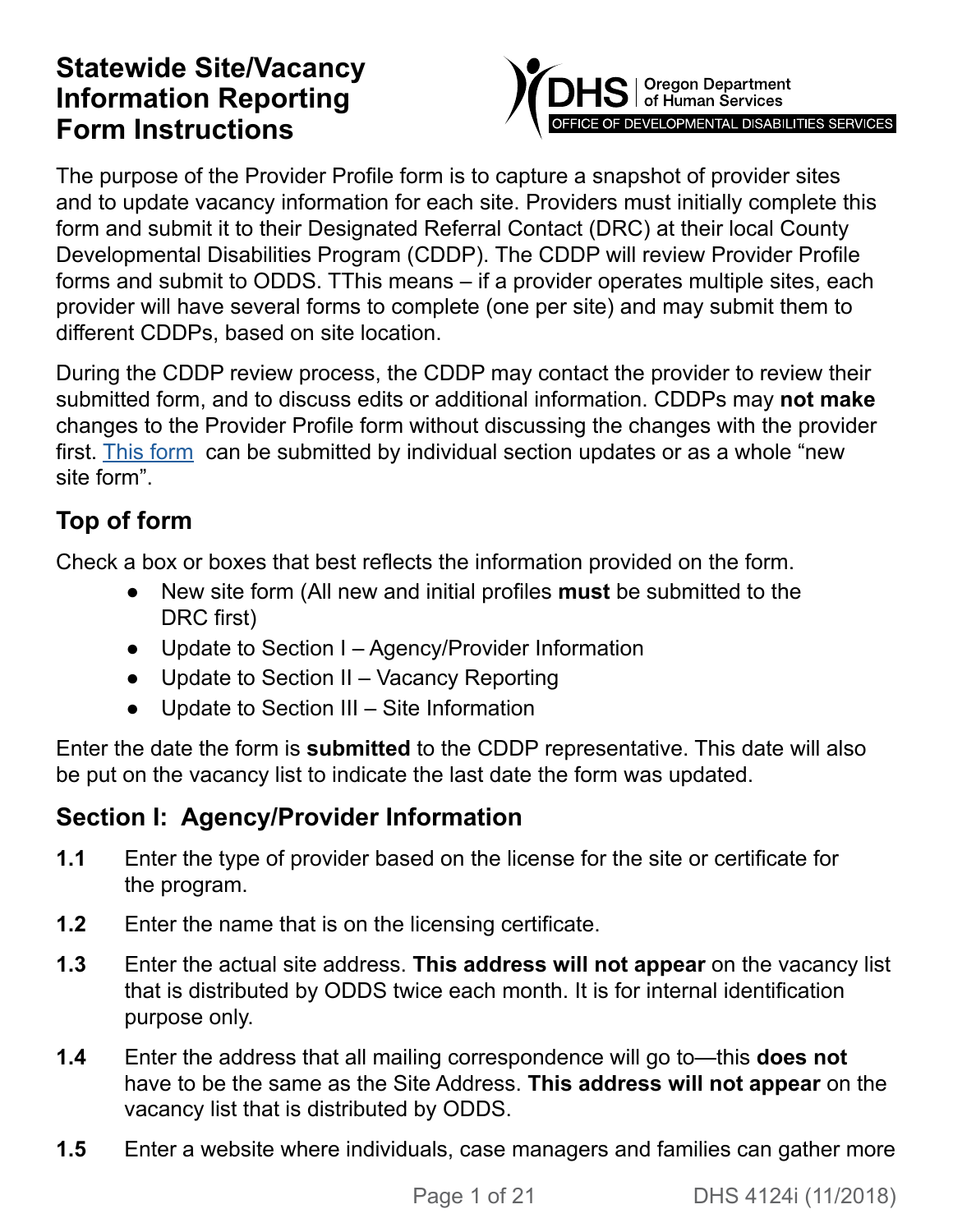information about your agency. If you don't have a website you can leave this section blank.

- **1.6** Enter the contact information for the person a case manager can contact regarding a referral they may be sending.
- **1.7** Enter the primary contacts phone number. This number needs to be one that is checked and monitored regularly.
- **1.8** The e-mail address must be one where all referral packets and correspondence are sent. This e-mail will also be added to the distribution list to receive the vacancy report twice monthly.

#### **Section II: Vacancy Information**

Use this Section to report updates when vacancies have been **filled** and when new ones are **available**. If the site has a vacancy, but the provider does not intend to fill the vacancy, do not report it as available. When reporting a vacancy change—a provider may submit **directly** to ODDS.

- **2.1** If reporting the information for a Provider Owned, Controlled and Operated Supported Living Program, report whether referrals are being accepted.
- **2.2** If reporting the information for 24-hour agencies or foster homes, report the number of available vacancies currently at the specific site.
- **2.3** Describe whether the vacancies are in private or shared bedrooms. If there are multiple vacancies, both private and shared, choose "both". If there are multiple vacancies and they are all either private OR they're all shared, choose the answer that best describes the vacancies.
- **2.4** Describe the location of vacancies in the home. If there are multiple vacancies on different levels of the home, choose "mixed". If all vacancies are on a one level of the home, choose the answer that best describes their location.
- **2.5** Report if there are vacancies in the home that are specifically kept/held open for respite/relief care.

#### **Section III: Site Information**

Questions in Section 3 can be answered by referring to the Focus of Support Table you can click the links in the questions to take you to the table and code definitions. **Not all** questions in Section 3 relate to the Focus of Support Table.

- **3.1 Licensed bed capacity:** Enter the number of total beds licensed at the site **(not the number of beds that are vacant)**
- **3.2 Gender supported:** Choose an option that best describes the gender supported at this site. Choose all options that apply.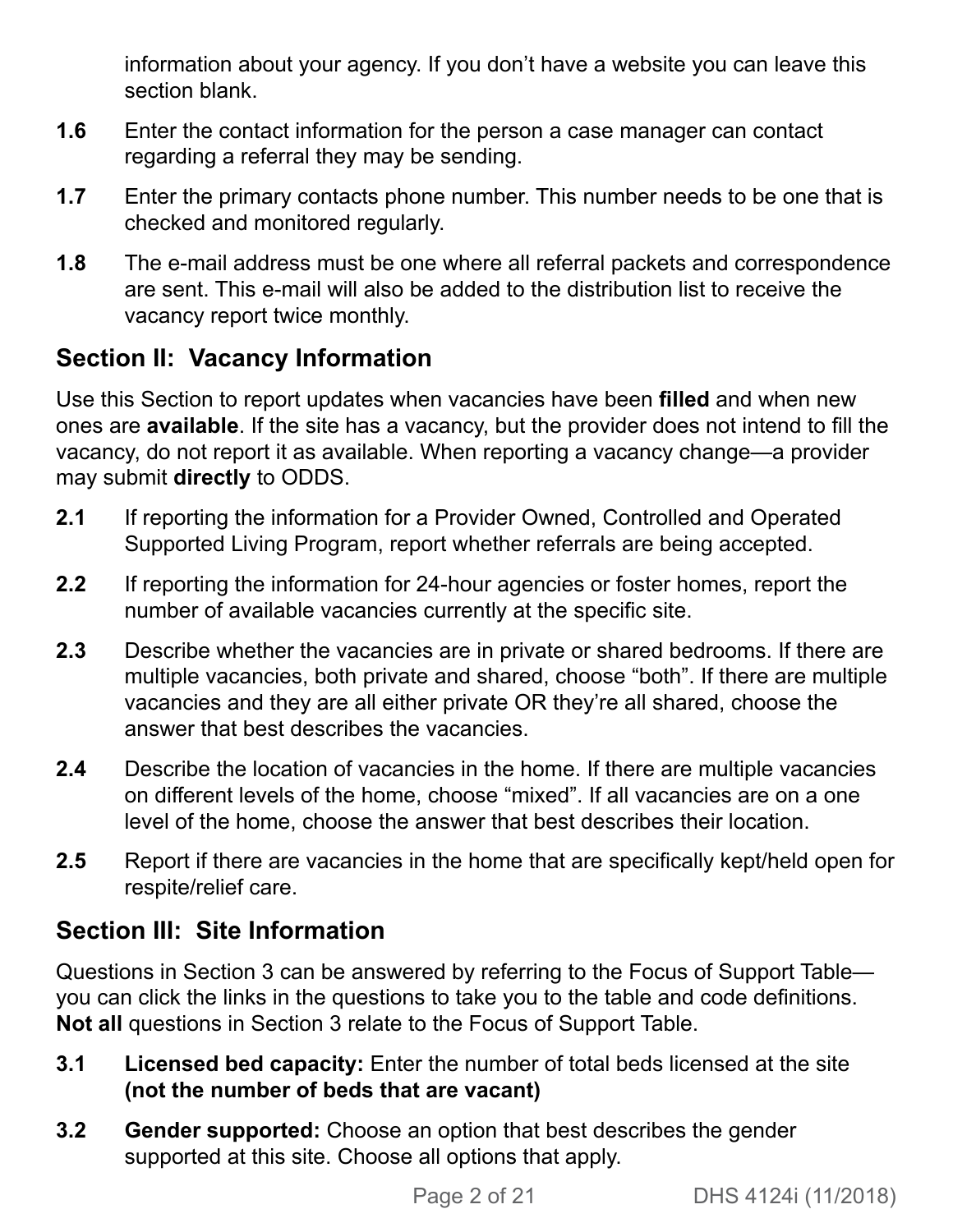- **3.3 Fire sprinkler system:** Answer yes or no to whether the site is equipped with a fire sprinkler system.
- **3.4 Accessibility:** [Click here](#page-4-0) to be taken to the accessibility code definitions.
- **3.5 Setting:** Choose a setting location that best describes the site. **Urban**: located in a city or town; **Suburban**: located on the outskirts of a city; **Rural**: located in the country side.
- **3.6 Housing Model:** Choose a model that best describes the type of housing.
- **3.7 Crisis Placement Ready:** [Click here](#page-5-0) to be taken to the crisis stabilization code description section.
- **3.8 Temporary Placement accepted:** Will the site accept a person who only needs a temporary **or** short-term stay in the home? The person may need to stay longer than 2 weeks, but likely not longer than 2 months.
- **3.9 Relief Care:** Does this site provide relief care?
- **3.10 Nursing available on staff:** If there is a staff member who is **licensed** or has the **required qualifications** – select the best response.
- **3.11 Medical support level:** [Click here](#page-7-0) to be taken to the medical support level code definitions.
- **3.12 Behavioral support level:** [Click here](#page-9-0) to be taken to the behavioral support level code definitions.
- **3.13 Memory care support level:** [Click here](#page-13-0) to be taken to the memory care support level code definitions.
- **3.14 Mental health support level:** [Click here](#page-15-0) to be taken to the mental health support level code definitions.
- **3.15 Sexualized behavior support level:** [Click here](#page-17-0) to be taken to the sexual behavior risk support level code definition.
- **3.16 Drugs and alcohol/substance abuse support level:** [Click here](#page-19-0) to be taken to the substance abuse support level code definitions.
- **3.17 Ages:** select the age range that the site is licensed or certified for and can support.
- **3.18 Children in home:** Describe when children may live or be present in the home (if any). Consider children that may have been placed by DD or Child Welfare.
- **3.19 Language(s) spoken in the home:** List languages that are spoken in the home, include American Sign Language if applicable.
- **3.20 Pets in home:** Do the providers have pets in the home?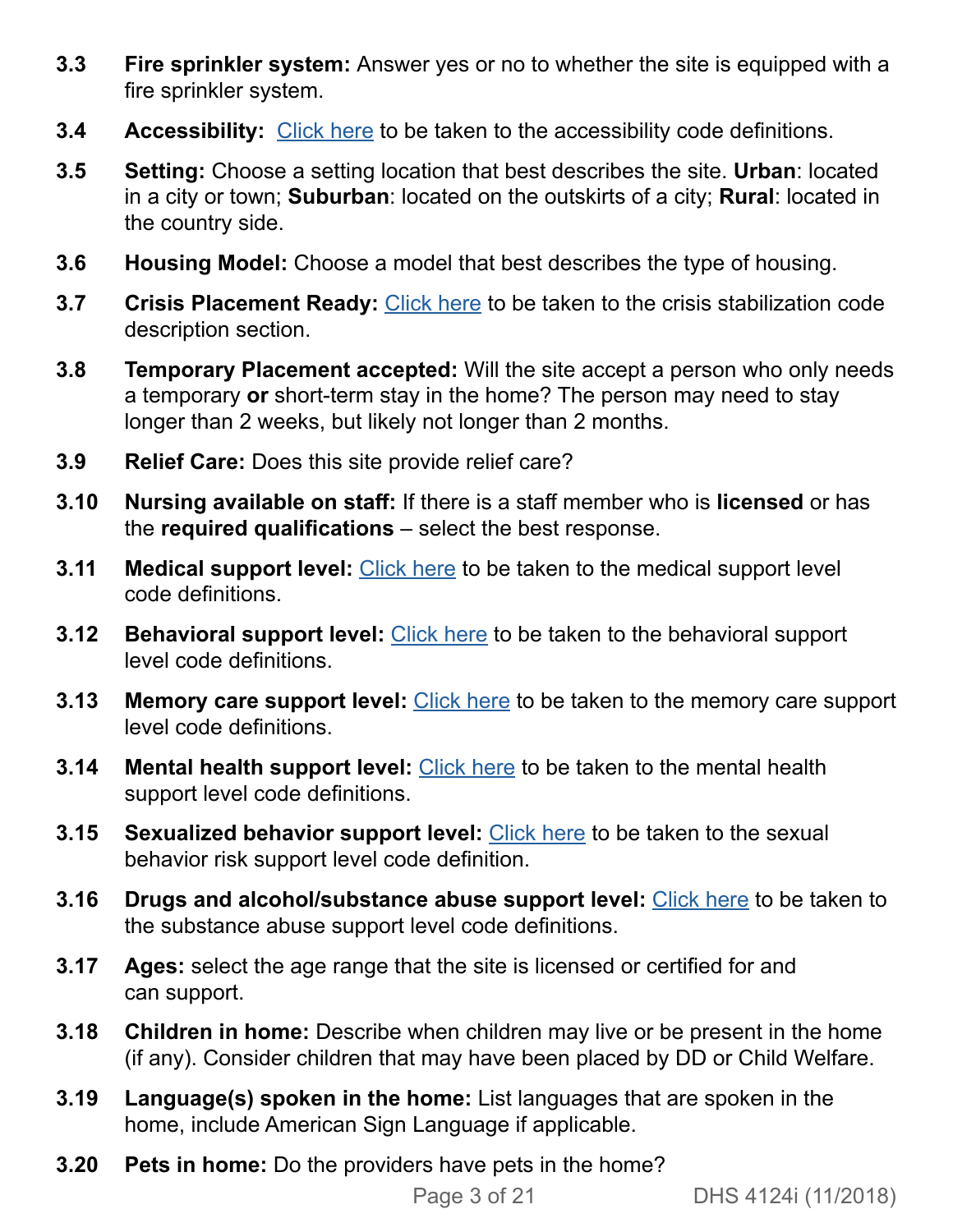- **3.21 Resident pets:** Is it okay for residents to bring and keep pets on site? Individuals would be responsible for pet responsibilities. This would/could be outlined in a residential agreement.
- **3.22 Smoking/non-smoking:** Is there an outdoor area where either the residents or staff may smoke? This would/could be outlined in a residential agreement.
- **3.23 Cannabis use:** Give a response if residents may use cannabis on site. The resident would use it independently or supported by someone other than a Medicaid provider. Remember that cannabis can be consumed in many different forms. This would/could be outlined in a residential agreement.
- **3.24 Alcohol use:** Indicate if alcoholic beverages are permitted to be consumed on site. This would/could be outlined in a residential agreement.
- **3.25 Public transportation:** Select the best response for public transportation around the site.
- **3.26 Photos of site:** Indicate if there are photos of the site available upon request. A provider should ensure that no individuals receiving services are in the pictures without consent.
- **3.27 Additional information:** Provide any additional information individuals who are looking at your site might find helpful, or any additional information such as: what types of activities other residents are interested in, how active the home is, and what local community-based activities are near the site for residents to access.

#### **Focus of Support code definitions**

Read the "Descriptions" below under each of the nine "Focus of Support" Tables. Each description has a **code**. After reading each description carefully, choose the code for **the description that best describes** the specific home site. Do this for each of the 8 tables. The descriptions will not be an exact match for the specific home. Choose the one that **most closely** matches the specific home. Text that appears *italicized* and is identified with a **red** bullet point is generally not relevant to Supported Living Programs, unless the program offers provider-owned or providercontrolled housing.

The terms "home" and "site" have the same meaning in these descriptions. The terms "individual," "people," and "residents" have the same meaning in these descriptions.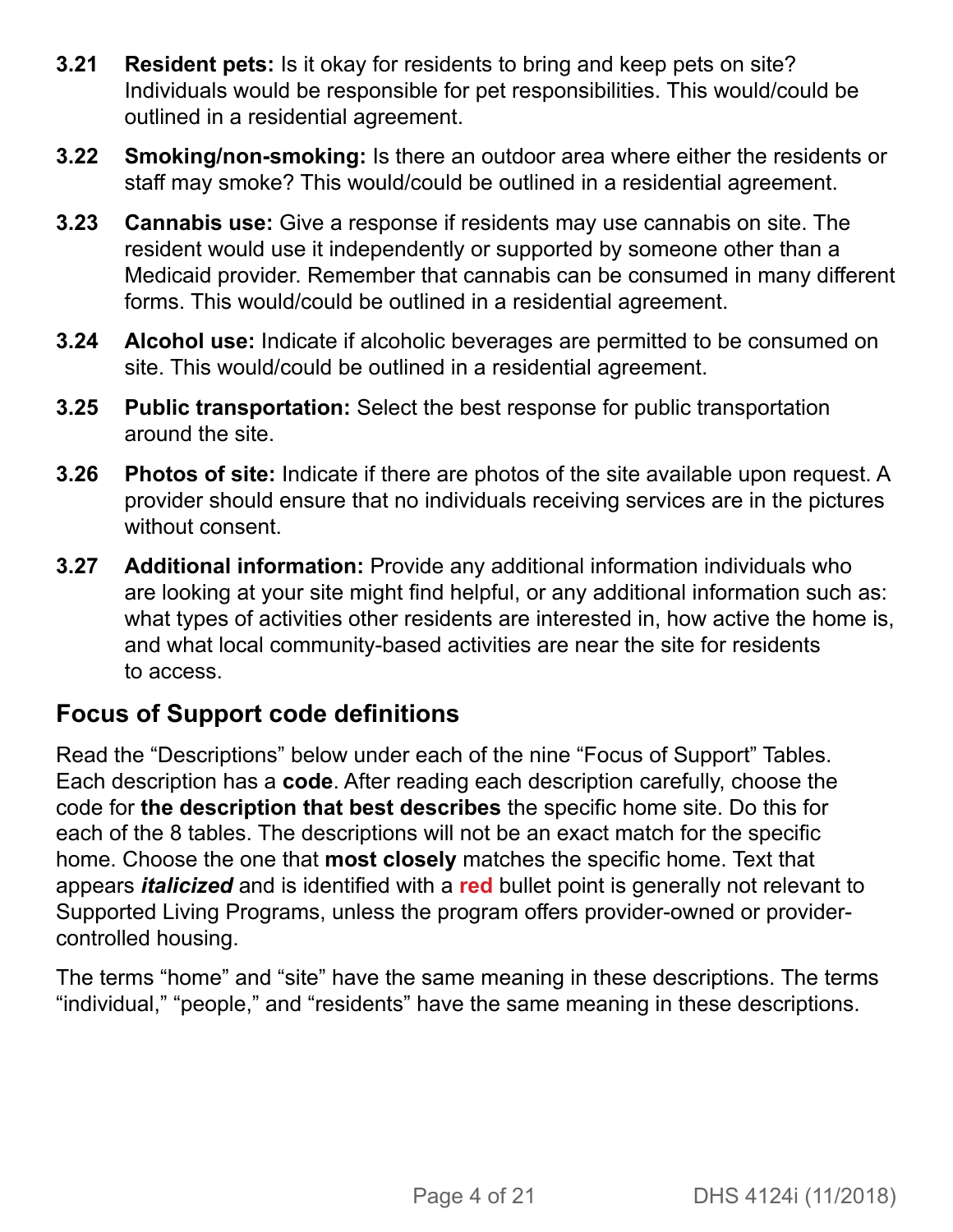# <span id="page-4-0"></span>**Accessibility (Question 3.4)**

| $Code \vert$   | <b>Description</b>                                                                                                                                                                                               |
|----------------|------------------------------------------------------------------------------------------------------------------------------------------------------------------------------------------------------------------|
| A <sub>0</sub> | • Not accessible from outdoors without more than 2 steps;                                                                                                                                                        |
|                | • Outside yard area not accessible for people with ambulation challenges.                                                                                                                                        |
|                | Inside of home not accessible, with narrow doorways, multiple steps, and<br>small bathrooms;                                                                                                                     |
|                | May or may not be entirely ground level.                                                                                                                                                                         |
| A <sub>1</sub> | • Access for someone who can manage 1-2 outside steps with or without<br>assistance; 36" wide entrance and at least 32" clearance for doorways<br>and halls;                                                     |
|                | • Access to at least 1 resident bedroom, bathroom, kitchen and congregate<br>areas on ground level;                                                                                                              |
|                | • Ample bathroom space for individual and 1 caregiver together, shower or<br>tub grab bars and space for shower chairs; raised toilet or space to use<br>raised commode over toilet;                             |
|                | • Indoor floor surfaces are not slippery or uneven; most outdoor walkways<br>are not uneven; some outdoor walkways at least 42" wide; outside<br>overhead shelter from rain or sun; sufficient outdoor lighting; |
|                | • Levered door handles;                                                                                                                                                                                          |
|                | • MAY have accessible kitchen, food prep/storage features, but these options<br>are not required to choose this (A1) code.                                                                                       |
|                |                                                                                                                                                                                                                  |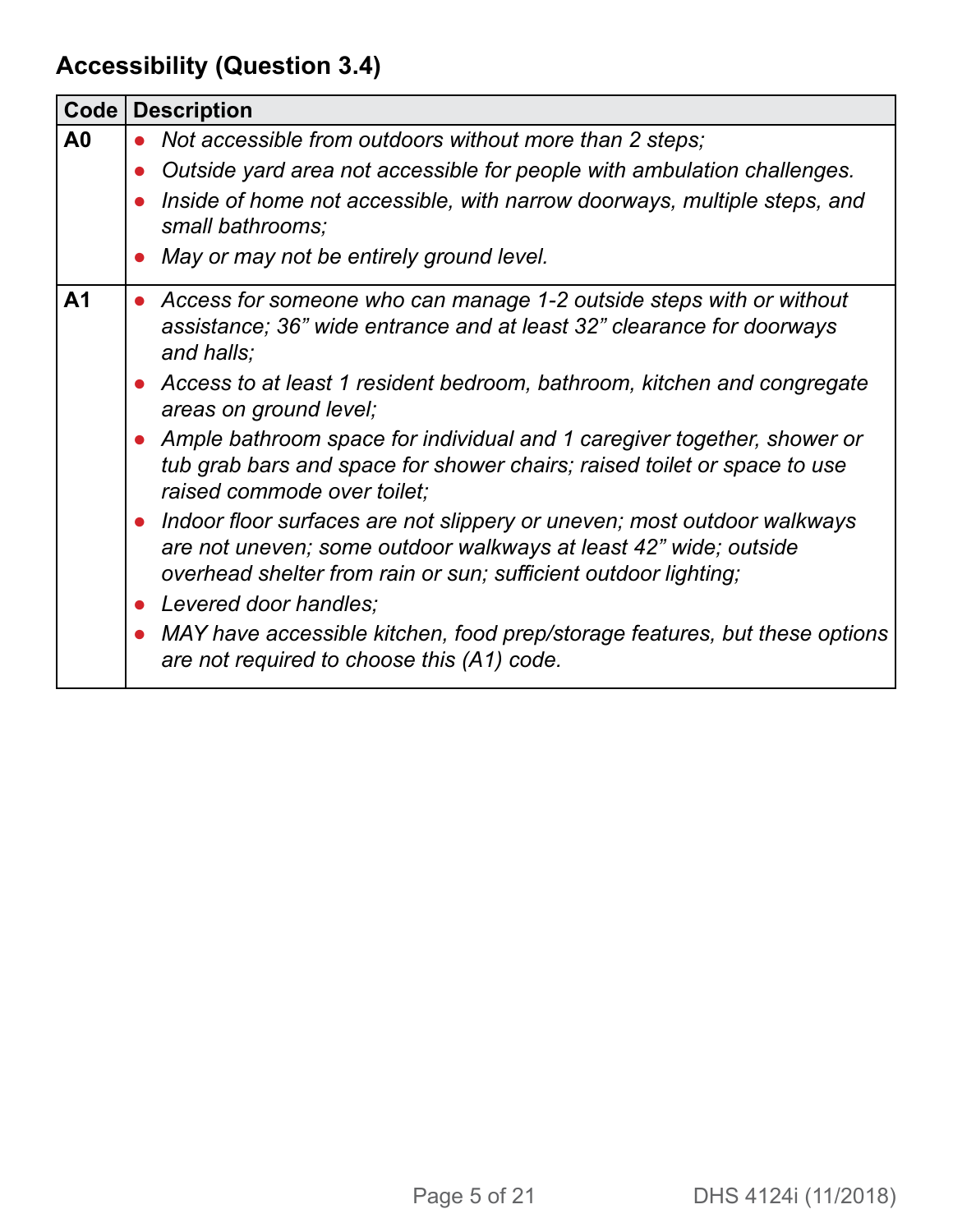| Code           | <b>Description</b>                                                                                                                         |  |  |
|----------------|--------------------------------------------------------------------------------------------------------------------------------------------|--|--|
| A <sub>2</sub> | • Fully (or near fully) ADA accessible for power wheelchairs; all resident<br>bedrooms, bathrooms, and congregate areas on ground level;   |  |  |
|                | Large roll-in shower, accessible bathroom counter tops and faucets;                                                                        |  |  |
|                | Congregate indoor space (more than 1 area) large enough for<br>mobility equipment;                                                         |  |  |
|                | • May include ceiling track system for lifts, etc.;                                                                                        |  |  |
|                | • Toilet grab bars; raised toilet seats or able to accommodate<br>raised commode;                                                          |  |  |
|                | Accessible cabinets, sinks, or faucet controls in bathrooms.                                                                               |  |  |
|                | • Existing or space for raised garden beds; 48" wide outdoor walkway;<br>outside overhead shelter from rain or sun; good outdoor lighting; |  |  |
|                | • Accessible outdoor recreation area or equipment;                                                                                         |  |  |
|                | Outdoor area for wheelchair lift vans to pick up residents; Home MAY<br>provide wheelchair vehicles.                                       |  |  |
|                | MAY be equipped with strobe light fire alarm;<br>$\bullet$                                                                                 |  |  |
|                | • MAY have accessible kitchen, food prep/storage features, but this is not<br>required to choose this (A2) code;                           |  |  |
|                | • Bedrooms large enough to make space for equipment; MAY offer<br>adjustable beds for residents, but not required.                         |  |  |

#### <span id="page-5-0"></span>**Crisis Stabilization (Question 3.7)**

- **●** *When site has a vacancy, home can quickly provide enough qualified staff to accept an individual within 48-hours,* **if** *required information and documentation about the individual is available for review in advance;*
- **●** *Licensed/certified provider or House manager and at least 2 full time direct care staff have at least 2 years of successful work experience supporting at least 2 individuals with I/DD and serious disruption in their lives;*
- **●** *Provider is prepared for health related or behavior related crisis stabilization supports, or both;*
- **●** *Licensed/certified provider or House manager and at least 1 other full time direct care staff have current OIS-G certification;*
- **●** *Home can quickly obtain RN delegation or home is operated by an RN;*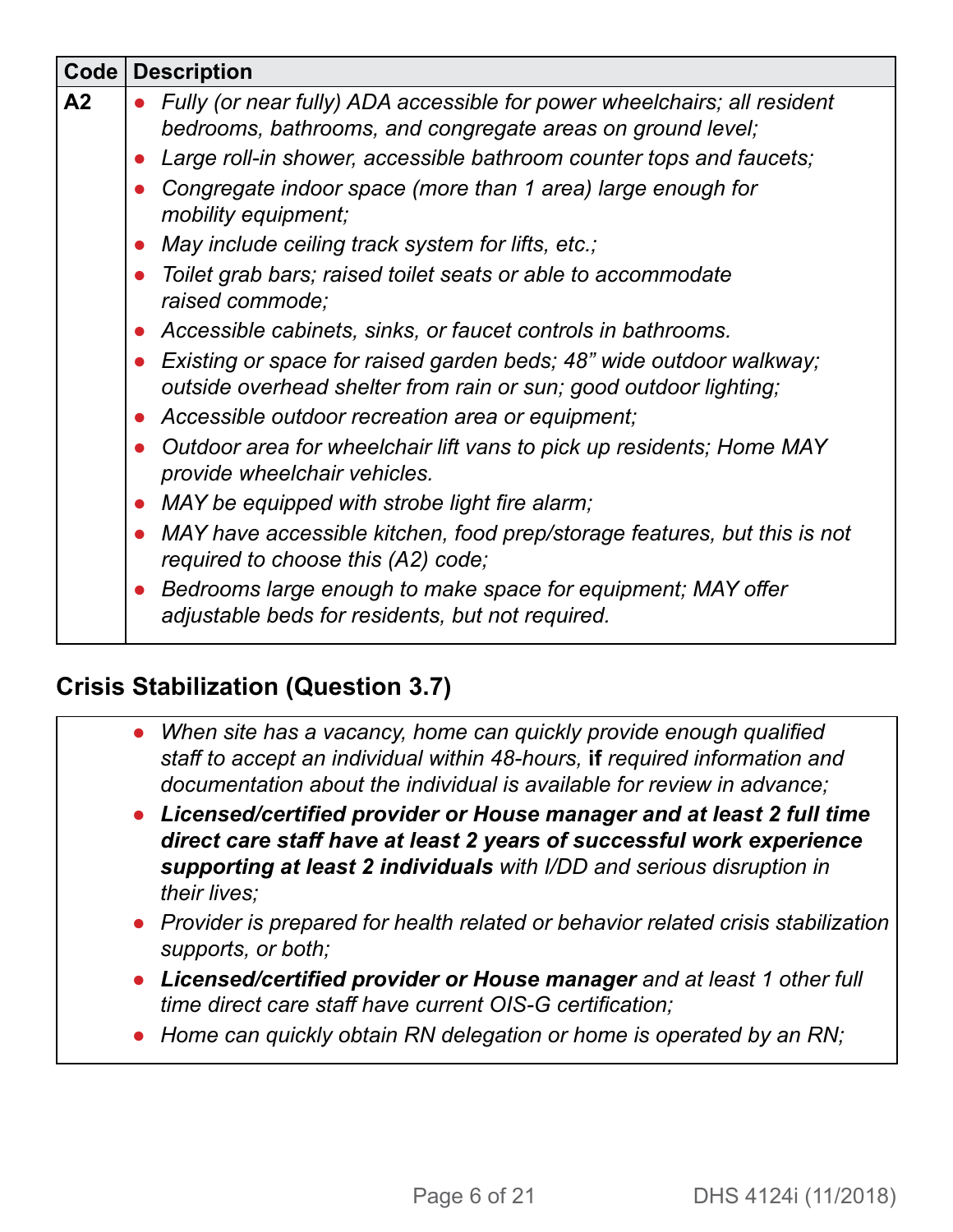- **●** *Licensed/certified provider or House manager and at least 1 full time staff have recent (most recent 4 years) training in 1 or more of the following:* 
	- *1) Trauma-Informed Care;*
	- *2) Collaborative Problem Solving;*
	- *3) Fetal Alcohol Effect;*
	- *4) Memory Care;*
	- *5) Autism Supports*
- **●** *Licensed/certified provider or House manager and most staff have 2 years of full time successful experience supporting residents who have suffered trauma;*
- **●** *Licensed/certified provider or House manager and most staff have successful experience with neighbors and law enforcement in the community;*
- **●** *Licensed/certified provider or House manager and most staff have recent (most recent 4 years) training in "Mental Health First Aid," or Suicide Prevention.*
- **●** *Licensed/certified provider or House manager and most staff have strong understanding of Person-Centered practices;*
- **●** *Licensed/certified provider or House manager and some staff have at least 2 years of full time work experience and training in diverse cultures, generations, ethnicities, religions, and sexual orientations;*
- **●** *Staff get ongoing education and skill building in the support of individuals with complex support needs;*
- **●** *At least 1 private bedroom in home;*
- **●** *Home can provide overnight awake staffing on 48-hour notice;*
- **●** *Home willing to consider short term (60 days or less) placements;*
- **●** *Licensed/certified provider or House manager can quickly establish new resident with new medical providers, mental health services, or publicschool services as needed.*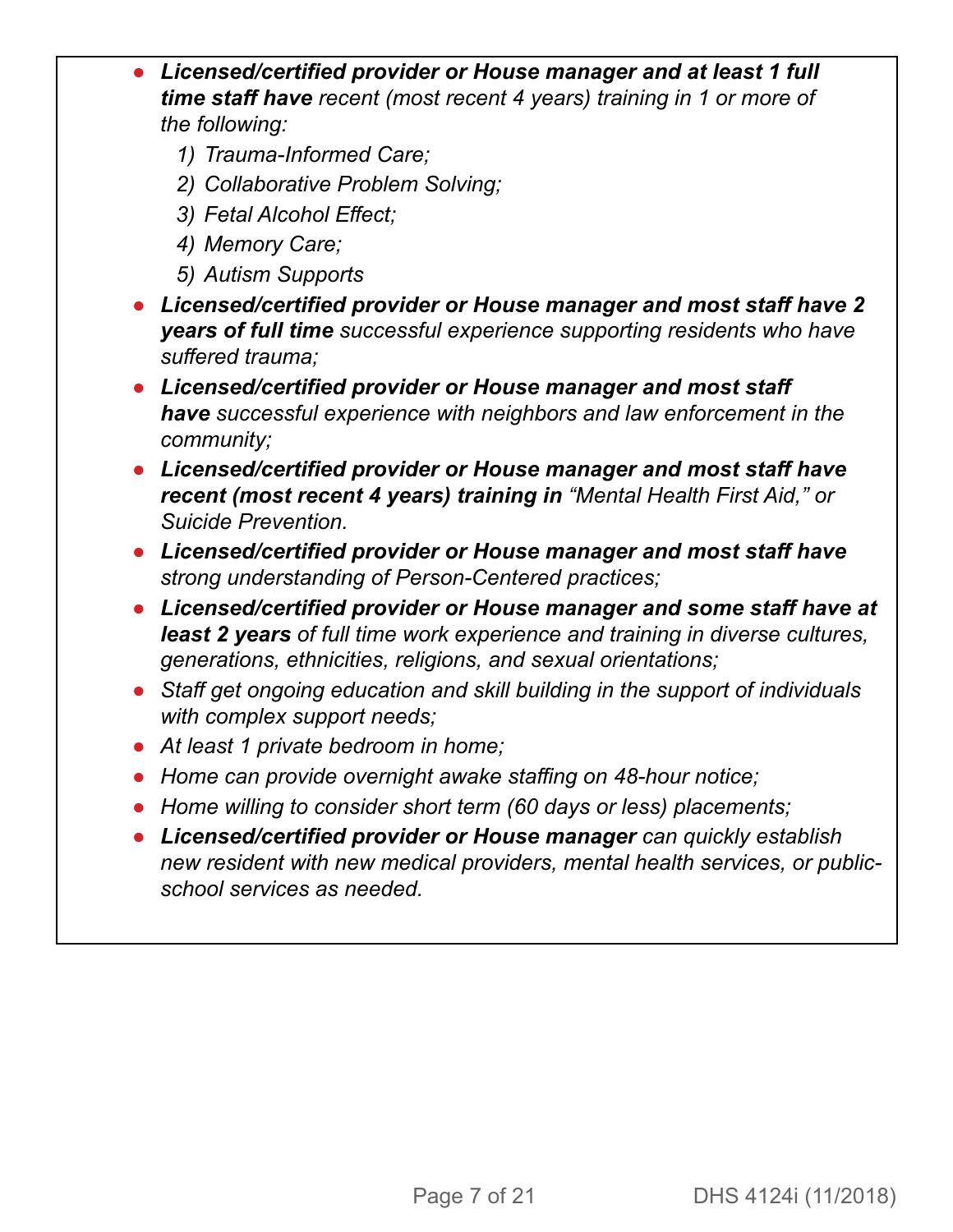<span id="page-7-0"></span>**Medical (Question 3.11)**

| Code      | <b>Description</b>                                                                                                                                                                                                                                                                                                                                                                                                                                                                                                                                                                                                                                                                                                                                                                                                                                                                                                                                                                                                                            |
|-----------|-----------------------------------------------------------------------------------------------------------------------------------------------------------------------------------------------------------------------------------------------------------------------------------------------------------------------------------------------------------------------------------------------------------------------------------------------------------------------------------------------------------------------------------------------------------------------------------------------------------------------------------------------------------------------------------------------------------------------------------------------------------------------------------------------------------------------------------------------------------------------------------------------------------------------------------------------------------------------------------------------------------------------------------------------|
| <b>MO</b> | If an AFH, not licensed as 2M;<br>$\bullet$                                                                                                                                                                                                                                                                                                                                                                                                                                                                                                                                                                                                                                                                                                                                                                                                                                                                                                                                                                                                   |
|           | • Licensed/certified provider or house manager and most direct care<br>staff have fewer than 2 years of successful full-time work experience<br>providing medical/health supports in a home setting to at least 2 residents<br>with I/DD.                                                                                                                                                                                                                                                                                                                                                                                                                                                                                                                                                                                                                                                                                                                                                                                                     |
|           | • Home may not have overnight awake staff nightly.                                                                                                                                                                                                                                                                                                                                                                                                                                                                                                                                                                                                                                                                                                                                                                                                                                                                                                                                                                                            |
| M1        | • If an AFH, may or may not be licensed as 2M;<br>• Licensed/certified provider or house manager and most staff in<br>home have at least 2 years of full time successful work experience<br>providing frequent health supports in the home to at least 2 residents<br>with I/DD;                                                                                                                                                                                                                                                                                                                                                                                                                                                                                                                                                                                                                                                                                                                                                              |
|           | • Licensed/certified provider or house manager and most staff have at<br>least 2 years of full time successful I/DD work experience in:                                                                                                                                                                                                                                                                                                                                                                                                                                                                                                                                                                                                                                                                                                                                                                                                                                                                                                       |
|           | Performing delegated nursing care tasks and following a basic<br>$\mathcal{D}$<br>nursing care plan;<br>Helping with hospital and nursing facility admissions<br>$\gg$<br>and discharges;<br>Supporting residents who are resistive to health supports;<br>$\rangle\!\!\!\rangle$<br>Supporting residents with ambulation needs;<br>»<br>Supporting residents with seizures or other<br>$\mathcal{V}$<br>neurological needs;<br>Supporting residents with diabetic needs;<br>$\mathcal{V}$<br>Supporting residents who cannot reliably report pain<br>»<br>or injury;<br>Licensed/certified provider or house manager and at least 1 full time<br>direct care staff have skills to manage some complex health supports for<br>individuals with I/DD;<br>All staff are trained in "Fatal 4" curriculum and can implement protocols.<br>$\bullet$<br>Licensed provider/house manager has some experience working with<br>Health Care Representatives (for adult +providers only);<br>Home can provide at least 1 overnight awake staff nightly. |
|           |                                                                                                                                                                                                                                                                                                                                                                                                                                                                                                                                                                                                                                                                                                                                                                                                                                                                                                                                                                                                                                               |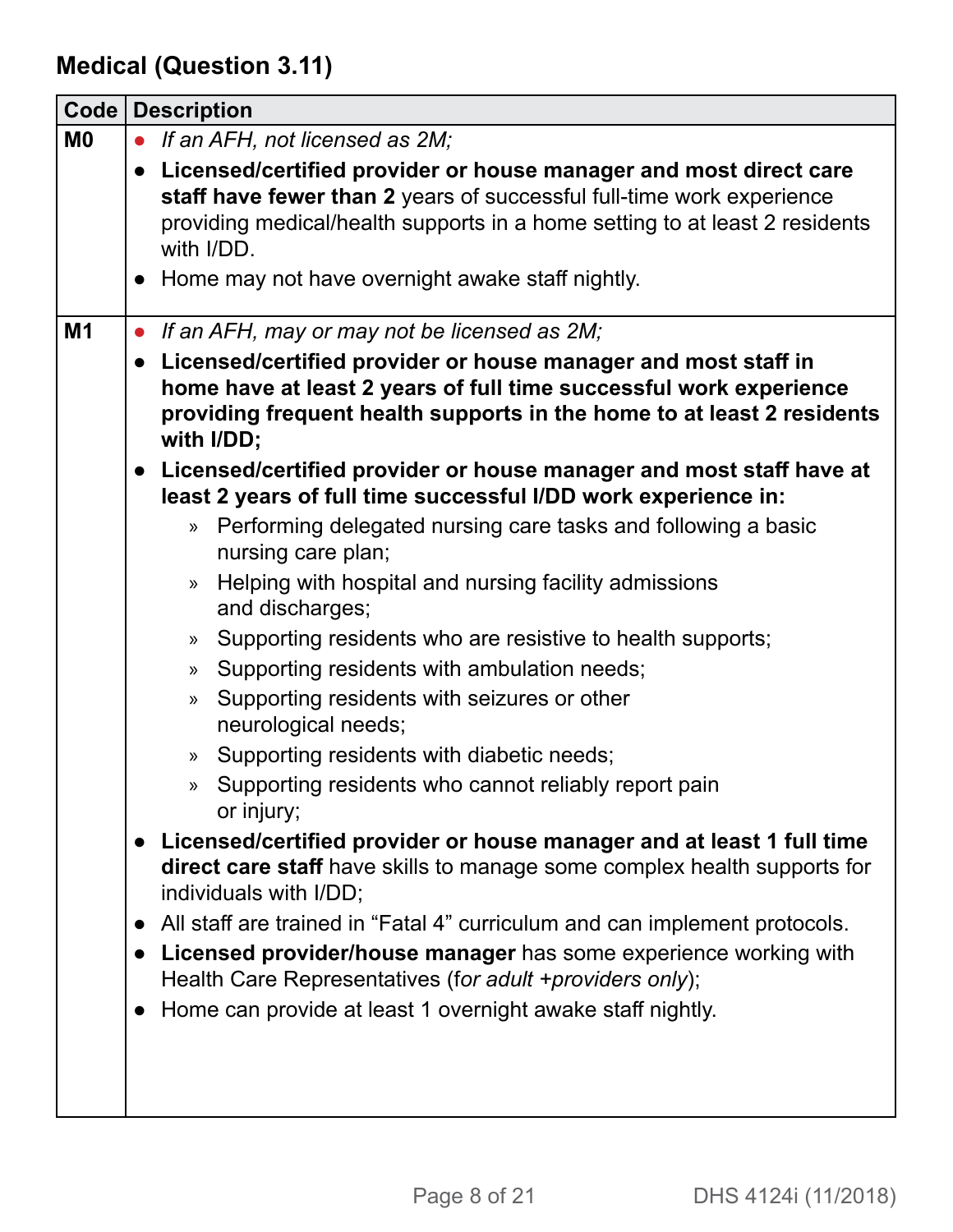| $Code \vert$   | <b>Description</b>                                                                                                                                                                                        |  |
|----------------|-----------------------------------------------------------------------------------------------------------------------------------------------------------------------------------------------------------|--|
| M <sub>2</sub> | If an AFH, licensed 2M only;                                                                                                                                                                              |  |
|                | • RN or LPN on staff or on contract at site at least once daily for                                                                                                                                       |  |
|                | complex medical supports;                                                                                                                                                                                 |  |
|                | • Site has RN employee or contractor for nursing assessments, nursing care                                                                                                                                |  |
|                | plans, and delegations;                                                                                                                                                                                   |  |
|                | Licensed/certified provider or house manager and most staff have at<br>least 4 years of successful full-time experience providing complex<br>health supports in a home to at least 4 residents with I/DD; |  |
|                | • Licensed/certified provider or house manager and most staff have at                                                                                                                                     |  |
|                | least 4 years of successful full-time experience:                                                                                                                                                         |  |
|                | Delegating or implementing nursing care plans, tasks and<br>$\mathcal{Y}$                                                                                                                                 |  |
|                | interventions with RN oversight;                                                                                                                                                                          |  |
|                | Helping with hospital and nursing facility admissions and discharges;<br>$\rangle\!\rangle$                                                                                                               |  |
|                | Coordinating complex health supports in the home, such as tube<br>$\mathcal{Y}$                                                                                                                           |  |
|                | feeding, suctioning;                                                                                                                                                                                      |  |
|                | Communicating with several medical professionals;<br>$\rangle$                                                                                                                                            |  |
|                | Supporting residents who are resistive to health supports;<br>»                                                                                                                                           |  |
|                | Supporting residents with ambulation needs;<br>»                                                                                                                                                          |  |
|                | Supporting residents with seizures or other neurological needs;<br>»                                                                                                                                      |  |
|                | Supporting residents with diabetic needs;<br>$\rangle$                                                                                                                                                    |  |
|                | Supporting residents with other life-threatening health conditions;<br>$\gg$                                                                                                                              |  |
|                | Supporting residents who may not be able to report pain or injury;<br>$\gg$                                                                                                                               |  |
|                | Writing clear and complete incident reports.<br>»                                                                                                                                                         |  |
|                | All direct care staff demonstrate skill in "Fatal 4" protocols;                                                                                                                                           |  |
|                | Site has at least 1 overnight awake staff;                                                                                                                                                                |  |
|                | Site can add more overnight staff, as needed;                                                                                                                                                             |  |
|                | Has at least 2 direct care staff or nurses on duty on all other shifts;                                                                                                                                   |  |
|                | Staff get ongoing education and skill building in the support of individuals<br>with complex health support needs;                                                                                        |  |
|                | Site MAY have a backup generator; site is experienced in use of oxygen,                                                                                                                                   |  |
|                | may provide bariatric care, and may offer hospital beds.                                                                                                                                                  |  |
|                | Licensed/certified provider or house manager and most staff have<br>experience working with Home Health and Hospice services.                                                                             |  |
|                | Licensed/certified provider or house manager has experience working<br>with Health Care Representatives (for adults).                                                                                     |  |
|                |                                                                                                                                                                                                           |  |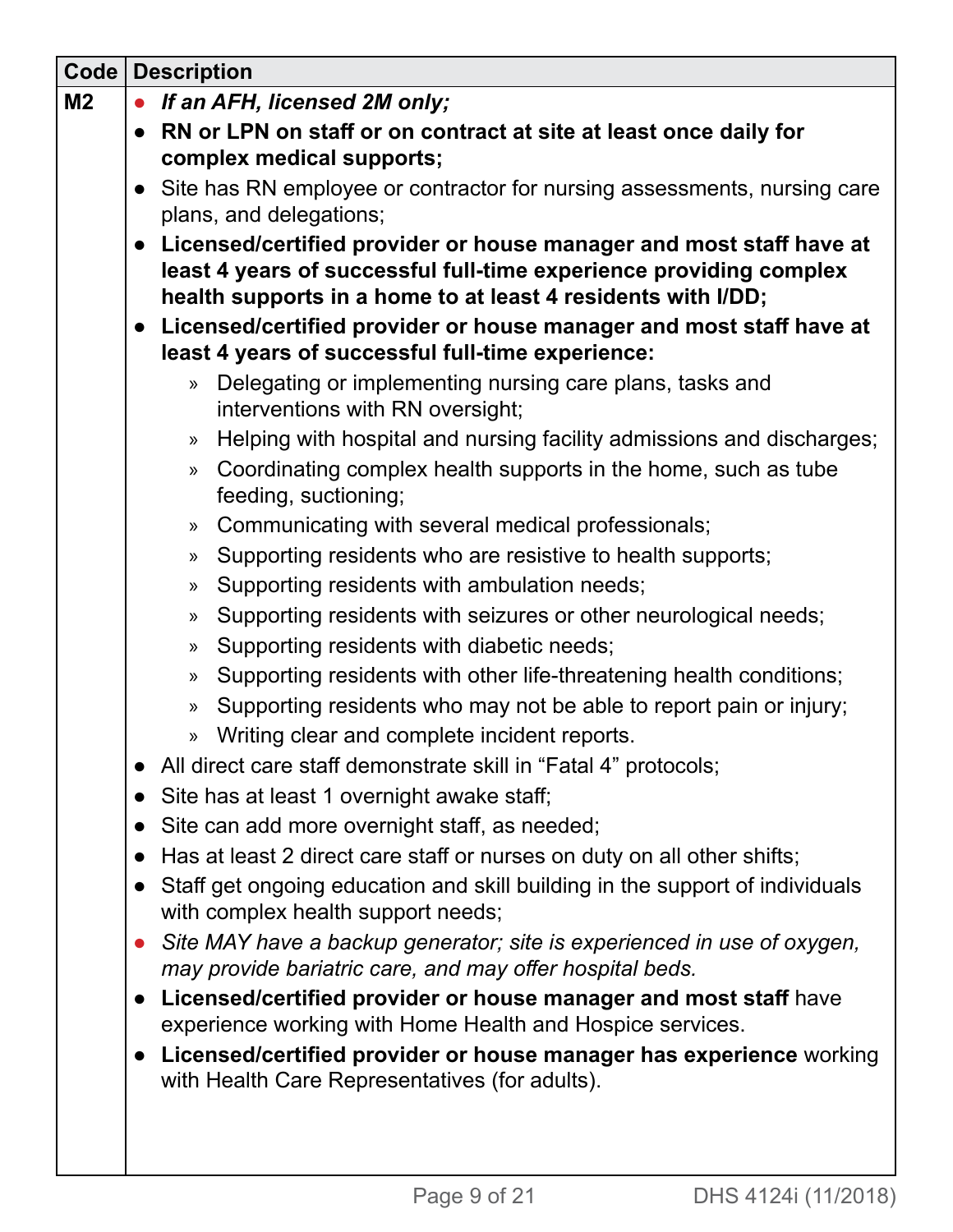<span id="page-9-0"></span>**Behavioral (Question 3.12):**

| Code      | <b>Description</b>                                                                                                                                                                                                                                                       |  |
|-----------|--------------------------------------------------------------------------------------------------------------------------------------------------------------------------------------------------------------------------------------------------------------------------|--|
| <b>B0</b> | If an AFH, not licensed as a 2B home;                                                                                                                                                                                                                                    |  |
|           | • Licensed/certified provider or house manager and most staff have<br>less than 2 years of successful full-time work experience supporting<br>at least 2 individuals with moderate or intense behaviors that risk<br>harm to themselves or others (physical aggression); |  |
|           | • Licensed/certified provider or house manager may not have<br>training or experience supporting individuals whose behaviors risk property<br>damage;                                                                                                                    |  |
|           | • Site may support vulnerable residents who cannot stay safe without<br>significant staff support;                                                                                                                                                                       |  |
|           | • Site and direct care staff may be able to successfully support individuals<br>who wander, isolate, or perseverate.                                                                                                                                                     |  |
|           | • Licensed/certified provider or house manager and most staff<br>may have general understanding of Positive Behavior Support philosophy,<br>but not much training or experience with Positive<br><b>Behavior Support strategies;</b>                                     |  |
|           | • Some staff may be OIS-G certified.                                                                                                                                                                                                                                     |  |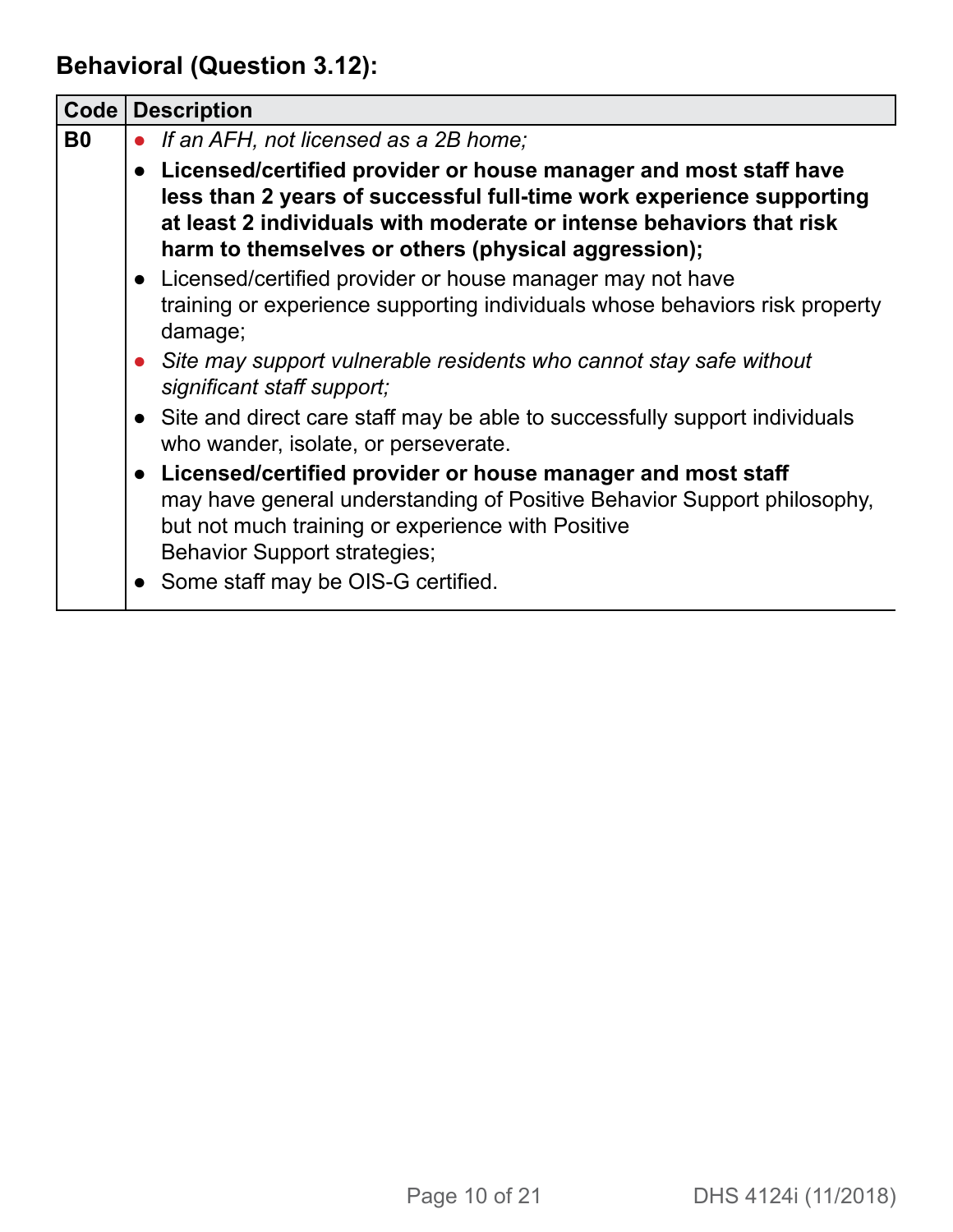| Code      |           | <b>Description</b>                                                                                                                                                                                                                                                        |  |
|-----------|-----------|---------------------------------------------------------------------------------------------------------------------------------------------------------------------------------------------------------------------------------------------------------------------------|--|
| <b>B1</b> |           | • If an AFH, may or may not be licensed as 2B;                                                                                                                                                                                                                            |  |
|           |           | • Licensed/certified provider or house manager and most full time<br>direct care staff are OIS-G certified;                                                                                                                                                               |  |
|           |           | • Licensed/certified provider or house manager and all direct care staff<br>have at least 2 years of successful full-time work experience in a<br>home setting supporting at least 2 residents with I/DD who                                                              |  |
|           |           | » Present challenging behaviors that risk harm to themselves or others;<br>May cause property damage;<br>$\rangle$                                                                                                                                                        |  |
|           |           | May perseverate or engage in behaviors that are a barrier to<br>$\gg$<br>community inclusion.                                                                                                                                                                             |  |
|           |           | • Licensed/certified provider or house manager and all direct care staff<br>have at least 2 years of successful full-time work experience doing<br>the following:                                                                                                         |  |
|           |           | Implementing Positive Behavior Support Plans for at least 2<br>$\mathcal{D}$<br>individuals;                                                                                                                                                                              |  |
|           |           | Tracking behavior data;<br>$\gg$                                                                                                                                                                                                                                          |  |
|           |           | • Licensed/certified provider or house manager and at least 1 full time<br>staff have:                                                                                                                                                                                    |  |
|           |           | Had recent training in 1 or more of the following-<br>$\rangle$                                                                                                                                                                                                           |  |
|           |           | 1) Trauma-Informed Care;                                                                                                                                                                                                                                                  |  |
|           |           | 2) Collaborative Problem Solving;                                                                                                                                                                                                                                         |  |
|           |           | 3) Fetal Alcohol Effect                                                                                                                                                                                                                                                   |  |
|           |           | Competent knowledge of non-verbal communication strategies;<br>$\gg$<br>Competent understanding of reactive attachment disorder;<br>»                                                                                                                                     |  |
|           |           | Vulnerable residents usually do not live in the home; residents can be<br>assisted to safety by staff or can evade physically aggressive situations in<br>the home;                                                                                                       |  |
|           |           | Some environmental features may exist in the home to help minimize<br>conflict, agitation, or significant property damage; Some environmental<br>features may exist to enhance residents' sense of calm and safety; for<br>example: fenced yards, soundproofed areas etc. |  |
|           | $\bullet$ | Has at least 1 overnight awake staff nightly;                                                                                                                                                                                                                             |  |
|           | $\bullet$ | Staff at the site access ongoing education and skill building for themselves<br>in the support of residents with behavior support needs.                                                                                                                                  |  |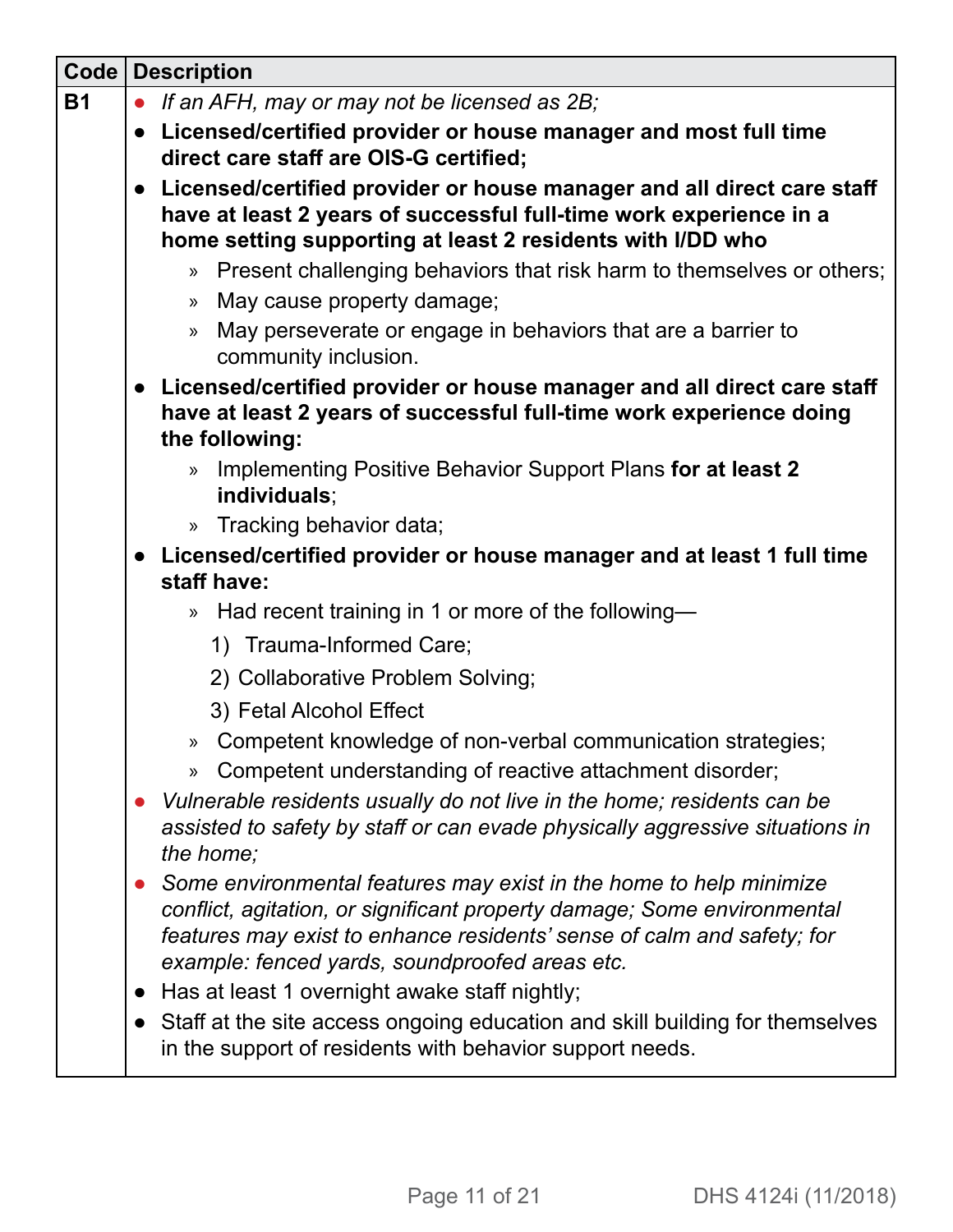| $Code \vert$ | <b>Description</b>                                                                                                     |
|--------------|------------------------------------------------------------------------------------------------------------------------|
| <b>B2</b>    | If an AFH, licensed 2B only;<br>$\bullet$                                                                              |
|              | • Positive Behavior Support Professional on staff or readily available for                                             |
|              | <b>Functional Behavioral Assessments and Positive Behavior Support Plans;</b>                                          |
|              | OIS instructor on staff or readily available;                                                                          |
|              | Licensed/certified provider or house manager and all direct care are<br>$\bullet$<br>OIS-G certified;                  |
|              | Licensed/certified provider or house manager and all direct care staff                                                 |
|              | have at least 4 years of successful full-time work experience in a                                                     |
|              | home setting, supporting at least 4 individuals:                                                                       |
|              | With I/DD and challenging behaviors that risk harm to themselves or<br>$\mathcal{Y}$                                   |
|              | others;                                                                                                                |
|              | Who may damage property;<br>$\mathcal{P}$                                                                              |
|              | Who may perseverate or engage in behaviors that are a challenge to<br>$\mathcal{P}$<br>community integration;          |
|              | Who require Positive Behavior Support Plans and supports from a<br>$\rangle\!\rangle$<br><b>Behavior Professional.</b> |
|              | Who need their behavior data to be tracked frequently and reported<br>$\mathcal{P}$<br>to a Behavior Professional;     |
|              | • Licensed/certified provider or house manager and most staff have:                                                    |
|              | Recent training in 1 or more of the following:<br>$\rangle$                                                            |
|              | 1) Trauma-Informed Care;                                                                                               |
|              | 2) Fetal Alcohol Effect;                                                                                               |
|              | 3) Collaborative Problem Solving;                                                                                      |
|              | Strong understanding of Person-Centered practices;<br>»                                                                |
|              | Strong understanding of non-verbal communication supports;<br>»                                                        |
|              | Strong understanding of reactive attachment disorder;<br>»                                                             |
|              | Successful experience writing incident reports;<br>»                                                                   |
|              | Successful experience relating with community corrections officers,<br>$\rangle\!\rangle$                              |
|              | police, or Psychiatric Security Review Board (PSRB);                                                                   |
|              |                                                                                                                        |
|              |                                                                                                                        |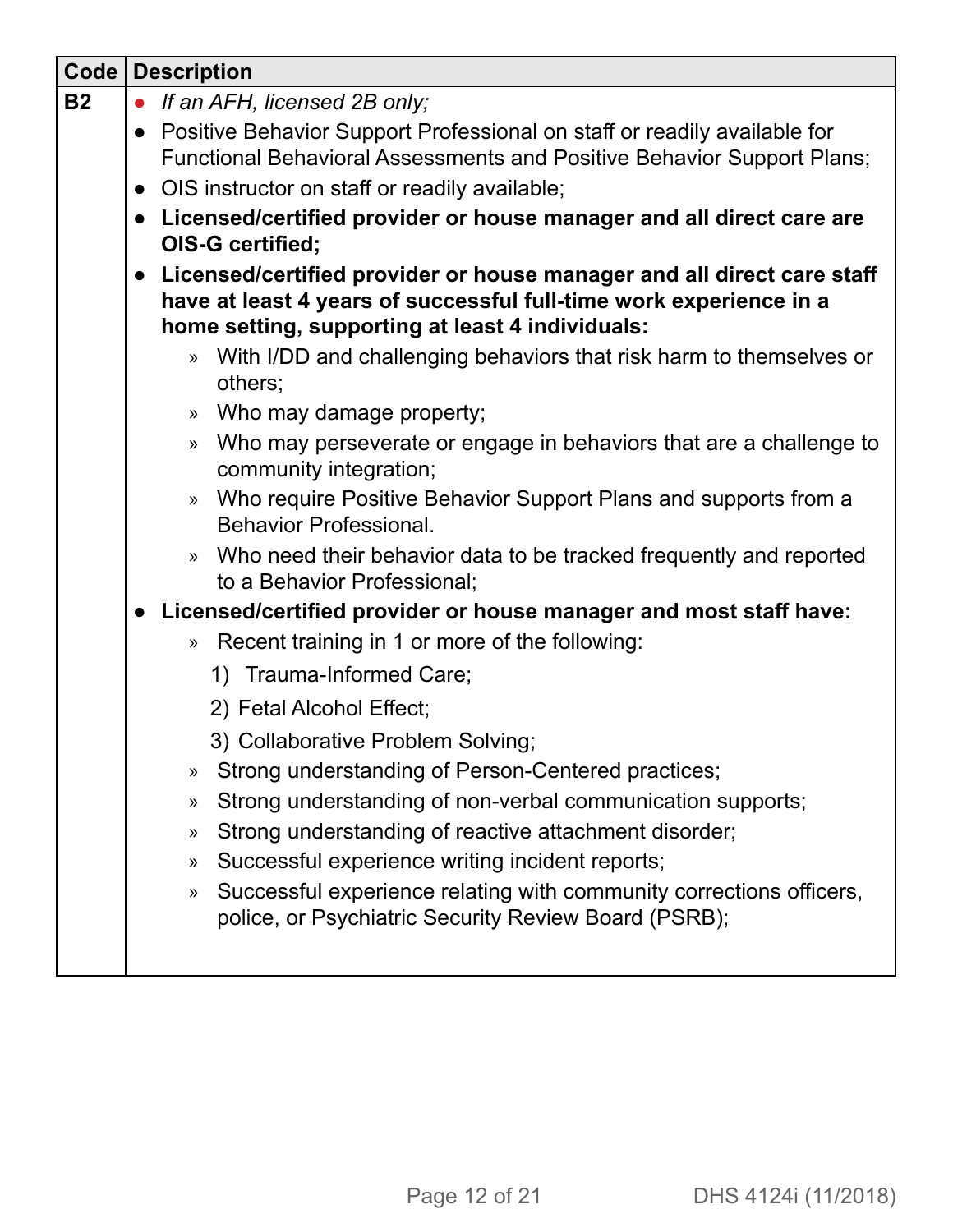| <b>Code</b>          | <b>Description</b>                                                                                                                        |  |  |
|----------------------|-------------------------------------------------------------------------------------------------------------------------------------------|--|--|
| <b>B2</b><br>(cont.) | Some areas of home may be hardened or modified to address risk of<br>property damage, self-harm, or leaving supervised areas;             |  |  |
|                      | Home may have sound proofing or other modifications to minimize conflict<br>or agitation;                                                 |  |  |
|                      | Home may have environmental accommodations that enhance residents'<br>sense of calm and safety; for example: fenced yards etc.            |  |  |
|                      | Home may offer sensory integration features;<br>$\bullet$                                                                                 |  |  |
|                      | Home may offer limited access to specific areas, such as kitchens, for<br>residents who need this support;                                |  |  |
|                      | • Home has more than 1 congregate area;                                                                                                   |  |  |
|                      | Alarms exist or can be added in specific areas inside and outside;                                                                        |  |  |
|                      | Good neighbor relationships;<br>$\bullet$                                                                                                 |  |  |
|                      | • All current residents can be redirected to safety by staff or can shield<br>themselves in physically aggressive situations in the home; |  |  |
|                      | • At least 1 awake overnight staff nightly; all other shifts have at least 2 staff<br>on duty when residents occupy the home;             |  |  |
|                      | • Staff get ongoing education and skill building in the support of residents<br>with behavior support needs.                              |  |  |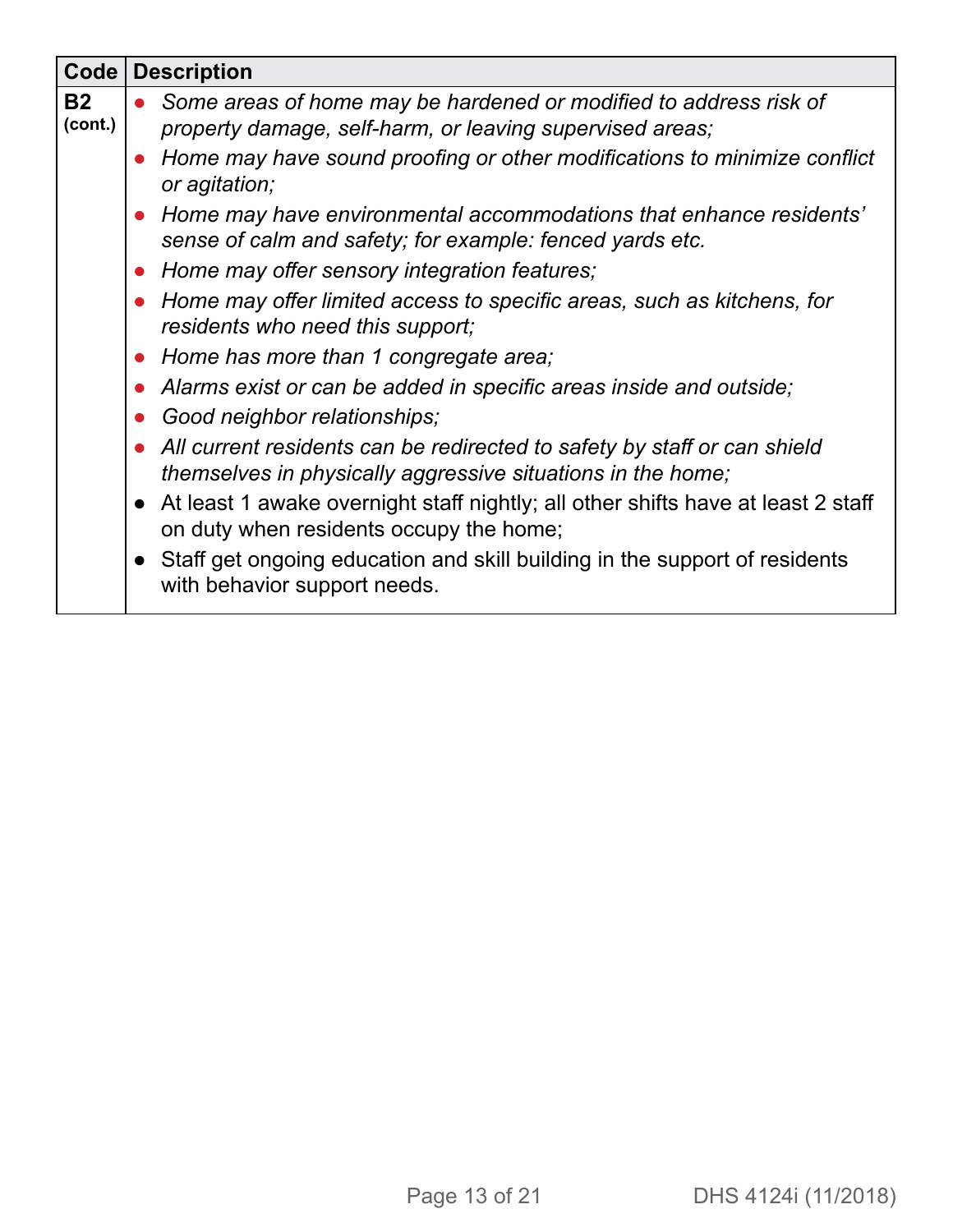# <span id="page-13-0"></span>**Memory Care (Question 3.13)**

| Code            | <b>Description</b>                                                                                                                                                                                                                                                                                                                                                                                                                                                                                                                                                                                                                                                                                                                                                                                                                                                                                                                                                                                                                                                                                                                                                                                                                                                                                                                                                                                                                                                                                                                         |
|-----------------|--------------------------------------------------------------------------------------------------------------------------------------------------------------------------------------------------------------------------------------------------------------------------------------------------------------------------------------------------------------------------------------------------------------------------------------------------------------------------------------------------------------------------------------------------------------------------------------------------------------------------------------------------------------------------------------------------------------------------------------------------------------------------------------------------------------------------------------------------------------------------------------------------------------------------------------------------------------------------------------------------------------------------------------------------------------------------------------------------------------------------------------------------------------------------------------------------------------------------------------------------------------------------------------------------------------------------------------------------------------------------------------------------------------------------------------------------------------------------------------------------------------------------------------------|
| DM <sub>0</sub> | Licensed provider or house manager and most staff have fewer than 2<br>years successful full-time work experience supporting adults with I/DD and<br>memory loss;<br>• Licensed provider or house manager and some staff may have some<br>training in supporting people with dementia or memory loss;<br>• Site does not have special features to help support residents who may<br>wander away from supervision.                                                                                                                                                                                                                                                                                                                                                                                                                                                                                                                                                                                                                                                                                                                                                                                                                                                                                                                                                                                                                                                                                                                          |
| DM <sub>1</sub> | • Licensed provider or house manager and most staff have at least 2 years<br>of successful full-time work experience successfully supporting 2 or more<br>residents who have I/DD and memory loss;<br>• Licensed provider or house manager and most staff have had recent (in the<br>last 4 years) substantial training in memory care supports;<br>• Physical environment is free of safety hazards and can safely support at<br>least 1 resident with memory care needs;<br>Home has some features to help prevent residents from wandering away<br>unnoticed;<br>• Licensed provider or house manager and most staff:<br>Understand the stages of dementia or Alzheimer's disease and the<br>$\mathcal{V}$<br>way supports should evolve with each stage;<br>Recognize and respond to medical/health support needs related to<br>»<br>memory care;<br>Demonstrate strong understanding of Person-Centered practices;<br>$\rangle\!\!\!\rangle$<br>Are skilled in communicating with residents with significant<br>$\rangle$<br>memory loss.<br>Home will accept individuals who need moderate ADL supports;<br>Home willing to consider individuals with fecal smearing behaviors;<br>"Home culture" demonstrates strong interest in supporting residents to<br>engage in skill-MAINTENANCE, community connections, relationships, and<br>activities valued by the resident;<br>Staff get ongoing education and skill building in the support of adults with<br>memory care needs;<br>Home MAY be structured to promote aging in place. |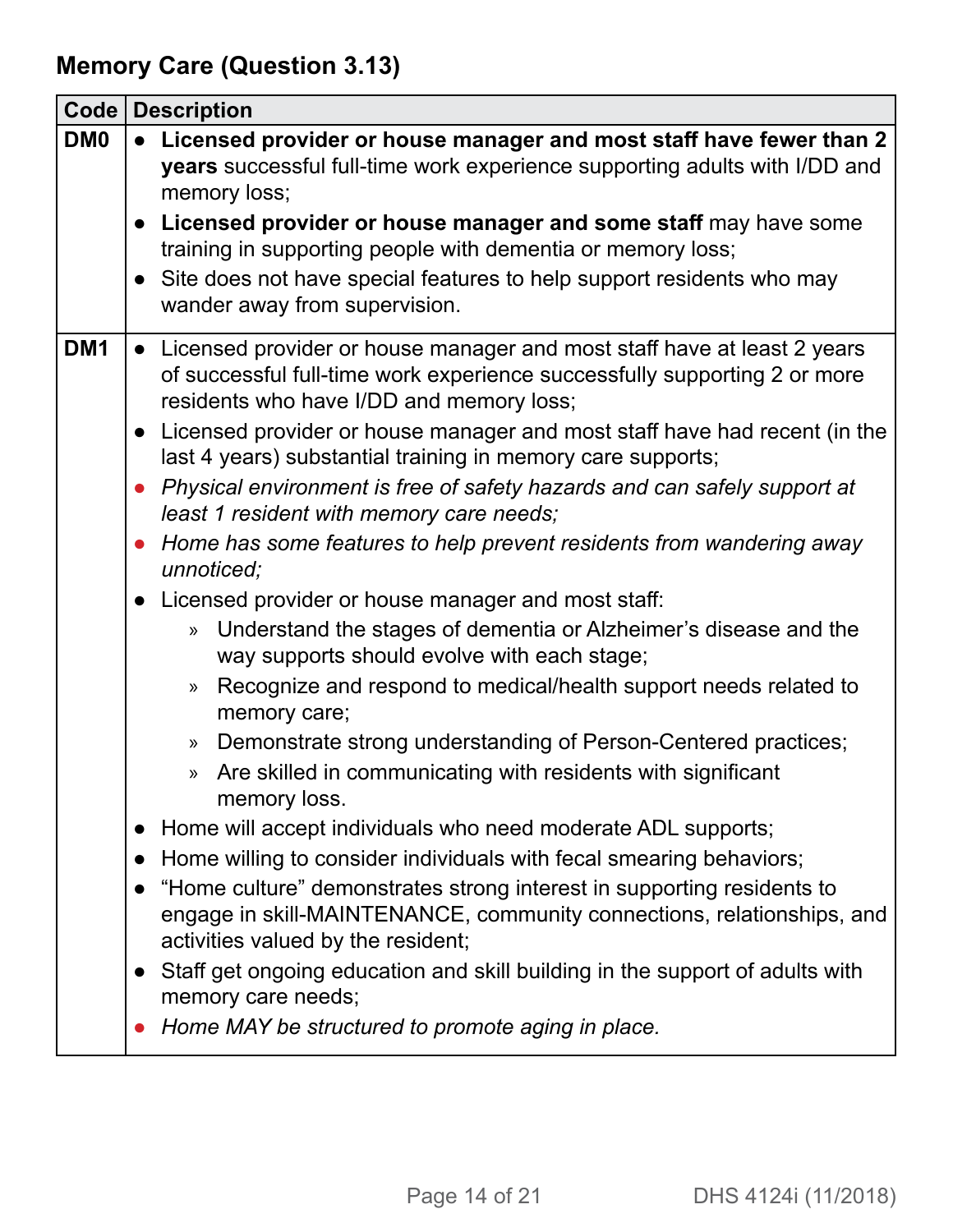| Code            | <b>Description</b>                                                                                                                                                                       |
|-----------------|------------------------------------------------------------------------------------------------------------------------------------------------------------------------------------------|
| DM <sub>2</sub> | Licensed provider or house manager and most staff have at least 4 years<br>of successful full-time work experience supporting 4 or more residents who<br>have I/DD and memory loss;      |
|                 | Licensed provider or house manager and all staff have had recent (in the<br>last 4 years) substantial training in memory care supports;                                                  |
|                 | Licensed provider or house manager is certified in OIS-G;<br>$\bullet$                                                                                                                   |
|                 | Site's physical environment is free of safety hazards and can safely support<br>at least 2 residents with memory care needs;                                                             |
|                 | Home has many features to help prevent residents from wandering away<br>unnoticed;                                                                                                       |
|                 | Home will accept individuals who need frequent ADL supports;                                                                                                                             |
|                 | Staff get ongoing education and skill building in the support of adults with<br>memory loss.                                                                                             |
|                 | Licensed provider or house manager and most staff demonstrate:                                                                                                                           |
|                 | Knowledge of Person-Centered practices;<br>$\mathcal{D}$                                                                                                                                 |
|                 | Skill in communicating with people with significant memory loss;<br>$\mathcal{V}$                                                                                                        |
|                 | Skill in successfully following a Positive Behavior Support Plan;<br>$\mathcal{V}$                                                                                                       |
|                 | Understanding of stages of dementia or Alzheimer's disease and the<br>$\mathcal{V}$<br>way supports should adapt to changes;                                                             |
|                 | Recognition and skill in responding to health and medical support<br>$\gg$<br>needs related to memory care issues;                                                                       |
|                 | Imaginative use of reminiscence and memory supports daily.<br>$\gg$                                                                                                                      |
|                 | • "Home culture" demonstrates strong interest in supporting residents to<br>engage in skill-MAINTENANCE, community connections, relationships, and<br>activities valued by the resident; |
|                 | Home MAY be structured/adapted to promote aging in place;<br>$\bullet$                                                                                                                   |
|                 | At least 1 awake overnight staff nightly; all other shifts have at least 2 staff<br>on duty when residents occupy the home.                                                              |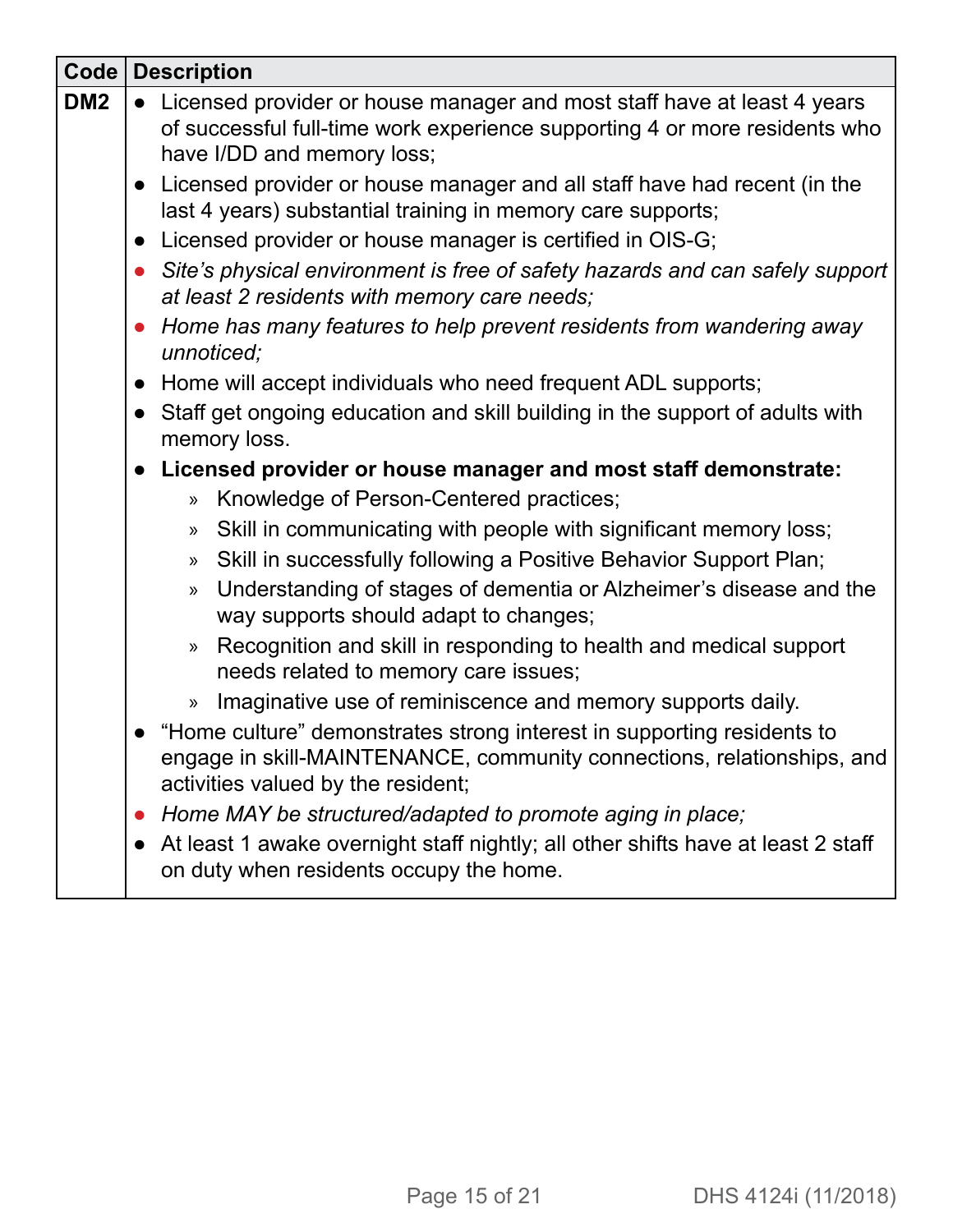# <span id="page-15-0"></span>**Mental Health (Question 3.14)**

| Code            | <b>Description</b>                                                                                                                                                                                                                                                                                                                                                                                                                                                                                                                                                                                                                                                                                                                                                                                                                                                                                                                                                                                                                                                                                                                                                                                                                                                                                                                                                                                 |  |
|-----------------|----------------------------------------------------------------------------------------------------------------------------------------------------------------------------------------------------------------------------------------------------------------------------------------------------------------------------------------------------------------------------------------------------------------------------------------------------------------------------------------------------------------------------------------------------------------------------------------------------------------------------------------------------------------------------------------------------------------------------------------------------------------------------------------------------------------------------------------------------------------------------------------------------------------------------------------------------------------------------------------------------------------------------------------------------------------------------------------------------------------------------------------------------------------------------------------------------------------------------------------------------------------------------------------------------------------------------------------------------------------------------------------------------|--|
| MH <sub>0</sub> | • Licensed/certified provider or house manager and most staff have<br>fewer than 2 years of successful full-time work experience supporting<br>2 or more residents with mental health needs.                                                                                                                                                                                                                                                                                                                                                                                                                                                                                                                                                                                                                                                                                                                                                                                                                                                                                                                                                                                                                                                                                                                                                                                                       |  |
|                 | • Some staff may have some training in supporting individuals with both I/DD<br>and mental health needs.                                                                                                                                                                                                                                                                                                                                                                                                                                                                                                                                                                                                                                                                                                                                                                                                                                                                                                                                                                                                                                                                                                                                                                                                                                                                                           |  |
| MH <sub>1</sub> | • Licensed/certified provider or house manager and most staff have at<br>least 2 years of successful full-time work experience supporting 2 or<br>more residents with mental health needs. Examples may include people<br>with depression, anxiety, reactive attachment disorder, ADHD, PTSD,<br>bipolar, schizophrenia, eating disorder, obsessive-compulsive disorder;<br>Licensed provider or house manager and most staff demonstrate<br>$\bullet$<br>strong knowledge of Person-Centered practices;<br>• Will help residents access community mental health resources; OR local<br>community has access to mental health resources.<br>• Will report to prescriber for balancing tests and results of medication<br>changes;<br>Licensed/certified provider or house manager and at least 1 full time<br>$\bullet$<br>direct care staff have recent training (most recent 4 years) in at least 2<br>of the following areas:<br><b>Collaborative Problem Solving,</b><br>$\rangle$<br>Trauma-Informed Care,<br>$\mathcal{P}$<br>OIS-G,<br>$\gg$<br>Supporting individuals with I/DD and mental health needs,<br>$\mathcal{V}$<br>Psychotropic medications,<br>»<br>Emotional dysregulation,<br>$\gg$<br>"Mental Health First Aid," or<br>$\gg$<br>Suicide prevention.<br>$\mathcal{P}$<br>Staff get ongoing education and skill building in the support of people with<br>mental health needs. |  |
|                 |                                                                                                                                                                                                                                                                                                                                                                                                                                                                                                                                                                                                                                                                                                                                                                                                                                                                                                                                                                                                                                                                                                                                                                                                                                                                                                                                                                                                    |  |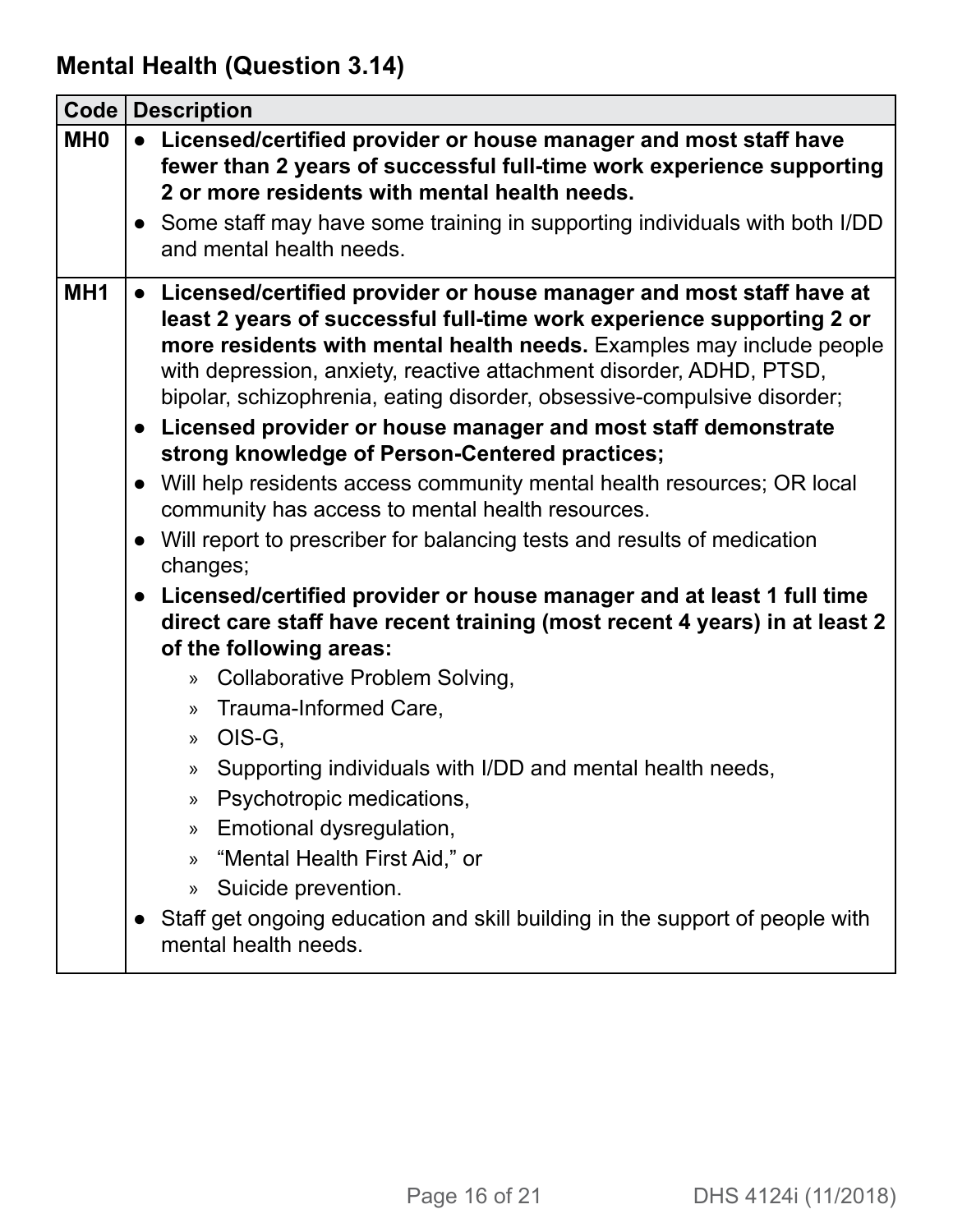| Code            |           | <b>Description</b>                                                                                                                                                                                                                                                                                                                                                            |
|-----------------|-----------|-------------------------------------------------------------------------------------------------------------------------------------------------------------------------------------------------------------------------------------------------------------------------------------------------------------------------------------------------------------------------------|
| MH <sub>2</sub> |           | Licensed/certified provider or house manager and most staff<br>have at least 4 years of successful full-time work experience in<br>supporting at least 4 residents with mental health needs.<br>Examples may include people with depression, anxiety, reactive<br>attachment disorder, ADHD, PTSD, bipolar, schizophrenia, eating<br>disorder, obsessive-compulsive disorder; |
|                 |           | Home may be managed or staffed by providers with QMHA, QMHP, or<br>licensed/certified mental health credentialing;                                                                                                                                                                                                                                                            |
|                 |           | • Home site, Licensed/certified provider or house manager and most<br>staff meet "B1" code requirements (see Code B1 above);                                                                                                                                                                                                                                                  |
|                 |           | Licensed/certified provider or house manager and at least 2 other<br>staff have completed recent training (most recent 4 years) in at least 3<br>of the following areas:                                                                                                                                                                                                      |
|                 |           | » Collaborative Problem Solving,                                                                                                                                                                                                                                                                                                                                              |
|                 |           | Trauma-Informed Care,<br>$\mathcal{P}$                                                                                                                                                                                                                                                                                                                                        |
|                 |           | OIS-G,<br>$\mathcal{P}$                                                                                                                                                                                                                                                                                                                                                       |
|                 |           | Supporting individuals with I/DD and mental health needs,<br>$\mathcal{P}$                                                                                                                                                                                                                                                                                                    |
|                 |           | Psychotropic medications,<br>$\mathcal{P}$                                                                                                                                                                                                                                                                                                                                    |
|                 |           | Emotional dysregulation,<br>$\rangle\!\rangle$                                                                                                                                                                                                                                                                                                                                |
|                 |           | "Mental Health First Aid," or<br>$\rangle$                                                                                                                                                                                                                                                                                                                                    |
|                 |           | » Suicide prevention.                                                                                                                                                                                                                                                                                                                                                         |
|                 |           | • Staff get ongoing education and skill building in the support of people with<br>mental health diagnoses and I/DD;                                                                                                                                                                                                                                                           |
|                 |           | Will help residents regularly access community mental health treatment<br>supports; local community has mental health supports accessible.                                                                                                                                                                                                                                    |
|                 | $\bullet$ | Will report to prescriber for balancing tests and results of medication                                                                                                                                                                                                                                                                                                       |
|                 |           | changes;                                                                                                                                                                                                                                                                                                                                                                      |
|                 | $\bullet$ | Home may consider environmental changes to enhance stability of                                                                                                                                                                                                                                                                                                               |
|                 |           | residents in the home;                                                                                                                                                                                                                                                                                                                                                        |
|                 | $\bullet$ | Home has at least 1 overnight awake staff nightly.                                                                                                                                                                                                                                                                                                                            |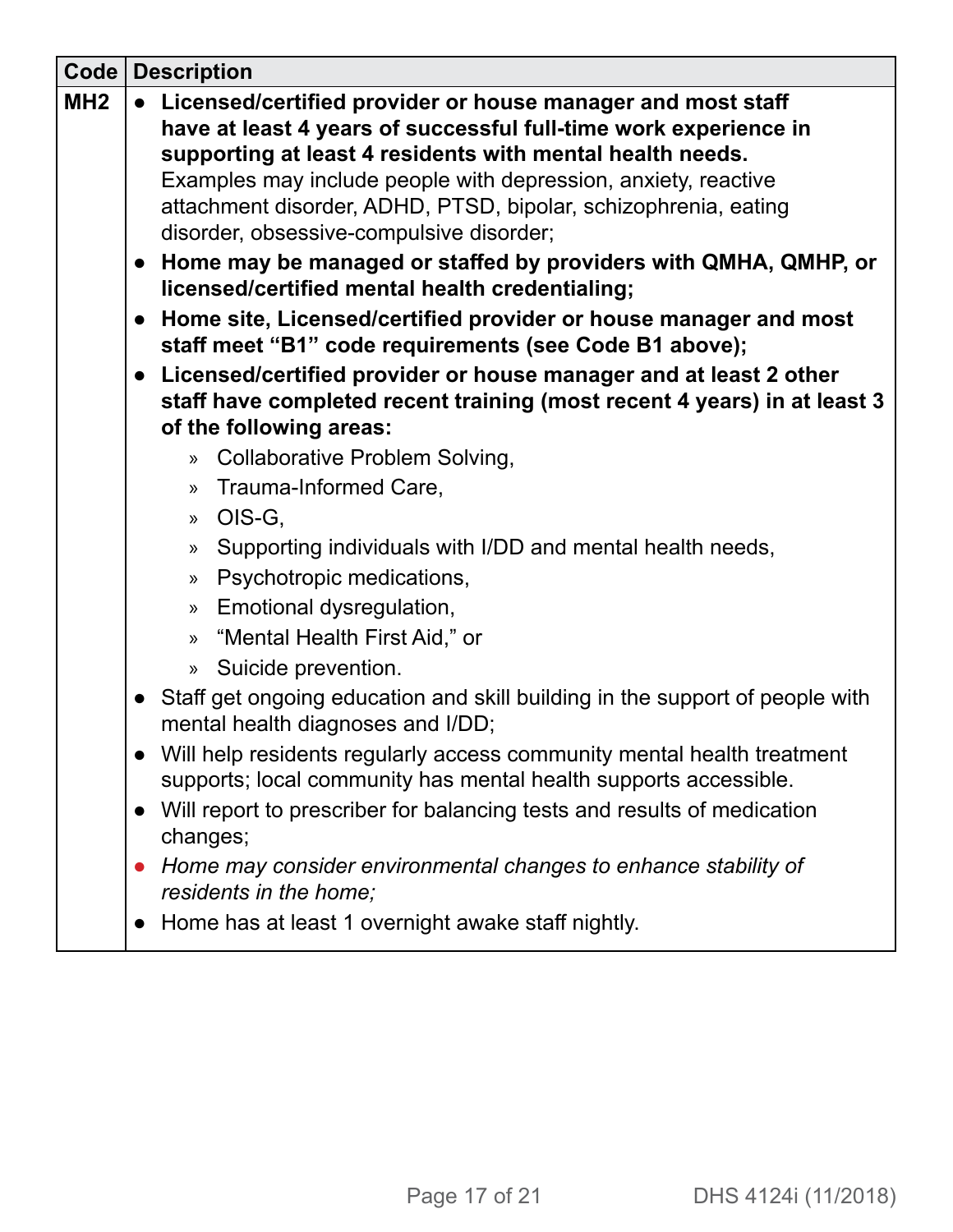# <span id="page-17-0"></span>**Sexual Behavior Risk (Question 3.15)**

| Code           | <b>Description</b>                                                                                                                                                                                                                                                                                                                                                                                             |
|----------------|----------------------------------------------------------------------------------------------------------------------------------------------------------------------------------------------------------------------------------------------------------------------------------------------------------------------------------------------------------------------------------------------------------------|
| S <sub>0</sub> | Licensed/certified provider or house manager and most staff have<br>fewer than 2 years successful full-time work experience supporting at<br>least 2 individuals with inappropriately sexualized behaviors or with risk to<br>sexually offend;<br>• Home may be near school, school bus stop or children's playground<br>Easily-victimized residents may live in home;<br>May not offer overnight awake staff. |
|                |                                                                                                                                                                                                                                                                                                                                                                                                                |
| S <sub>1</sub> | • Licensed/certified provider or house manager and most staff have:<br>• At least 2 years of successful full-time work experience supporting 2 or<br>more residents with risk to sexually offend or with inappropriate sexualized<br>behaviors;                                                                                                                                                                |
|                | • If an AFH, home may or may not be licensed as 2B;                                                                                                                                                                                                                                                                                                                                                            |
|                | Licensed/certified provider or house manager and at least 1 full time<br>staff have:                                                                                                                                                                                                                                                                                                                           |
|                | At least 2 years of full time work experience successfully<br>$\mathcal{P}$<br>implementing Positive Behavior Support Plans for at least<br>2 individuals;                                                                                                                                                                                                                                                     |
|                | At least 2 years of successful full-time experience working with<br>$\gg$<br>a Behavior Professional and tracking behavior data;                                                                                                                                                                                                                                                                               |
|                | OIS-G certification;<br>$\gg$                                                                                                                                                                                                                                                                                                                                                                                  |
|                | Skill in supporting individuals to have healthy social and<br>$\gg$<br>sexual relationships;                                                                                                                                                                                                                                                                                                                   |
|                | Competent understanding of reactive attachment disorder;<br>$\gg$                                                                                                                                                                                                                                                                                                                                              |
|                | At least 1 overnight awake staff on duty nightly;                                                                                                                                                                                                                                                                                                                                                              |
|                | Staff get ongoing education and skill building in the support of people with<br>sexually risky behaviors.                                                                                                                                                                                                                                                                                                      |
|                | NO easily victimized residents in home;                                                                                                                                                                                                                                                                                                                                                                        |
|                | Home may be able to accept registered sex offenders; is NOT near<br>children's playgrounds, schools, or school bus stops;                                                                                                                                                                                                                                                                                      |
|                | May include inside and outside alarms in specific areas;                                                                                                                                                                                                                                                                                                                                                       |
|                | Private bedrooms available                                                                                                                                                                                                                                                                                                                                                                                     |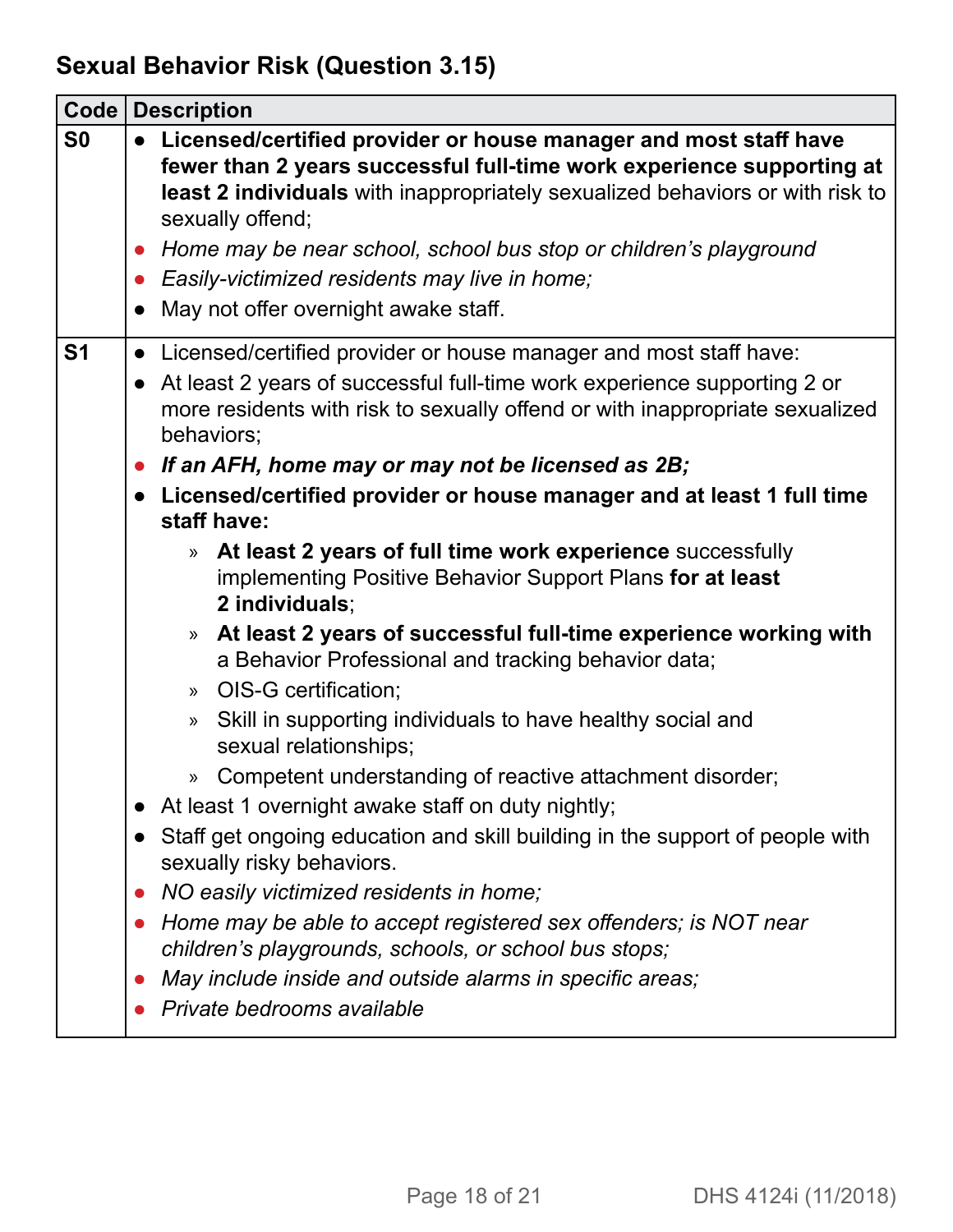| Code      | <b>Description</b>                                                                                                                                                                                                                                                                                  |  |
|-----------|-----------------------------------------------------------------------------------------------------------------------------------------------------------------------------------------------------------------------------------------------------------------------------------------------------|--|
| <b>S2</b> | Licensed/certified provider or house manager and most staff have<br>at least 4 years of successful full-time work experience supporting<br>4 or more residents with moderate or high risk to sexually offend or with<br>inappropriate sexualized behaviors;<br>• If an AFH, home is licensed as 2B; |  |
|           | • Licensed/certified provider or house manager and most full-time                                                                                                                                                                                                                                   |  |
|           | staff have:                                                                                                                                                                                                                                                                                         |  |
|           | At least 4 years of successful full-time experience implementing<br>$\gg$<br>Positive Behavior Support Plans for at least 4 residents;                                                                                                                                                              |  |
|           | At least 4 years of successful full-time experience working with a<br>$\mathcal{V}$<br>Behavior Professional and tracking behavior data frequently;                                                                                                                                                 |  |
|           | Current OIS-G certification;<br>$\mathcal{P}$                                                                                                                                                                                                                                                       |  |
|           | Strong skills in supporting individuals to have healthy social and<br>$\mathcal{V}$<br>sexual relationships;                                                                                                                                                                                        |  |
|           | Strong knowledge of sexual offending behavior risk management;<br>$\rightarrow$                                                                                                                                                                                                                     |  |
|           | Competent understanding of reactive attachment;<br>$\mathcal{P}$                                                                                                                                                                                                                                    |  |
|           | Successful experience with neighbors and law enforcement in the<br>$\mathcal{P}$<br>community;                                                                                                                                                                                                      |  |
|           | Successful experience relating with community corrections officers,<br>$\gg$<br>police, or Psychiatric Security Review Board (PSRB);                                                                                                                                                                |  |
|           | Successful experience helping at least 4 individuals to comply with<br>$\rangle$<br>court-ordered conditions.                                                                                                                                                                                       |  |
|           | • At least 1 overnight awake staff on duty nightly;                                                                                                                                                                                                                                                 |  |
|           | Ability to add a 2nd overnight awake staff as needed;                                                                                                                                                                                                                                               |  |
|           | Staff get ongoing education and skill building in the support of people with<br>$\bullet$<br>sexually inappropriate or sexually offending behaviors;                                                                                                                                                |  |
|           | NO vulnerable residents in home;                                                                                                                                                                                                                                                                    |  |
|           | Private bedrooms;                                                                                                                                                                                                                                                                                   |  |
|           | Home can accept registered sex offenders; is NOT near of children's                                                                                                                                                                                                                                 |  |
|           | playgrounds, schools, or school bus stops;                                                                                                                                                                                                                                                          |  |
|           | Home has inside and outside alarms in specific areas                                                                                                                                                                                                                                                |  |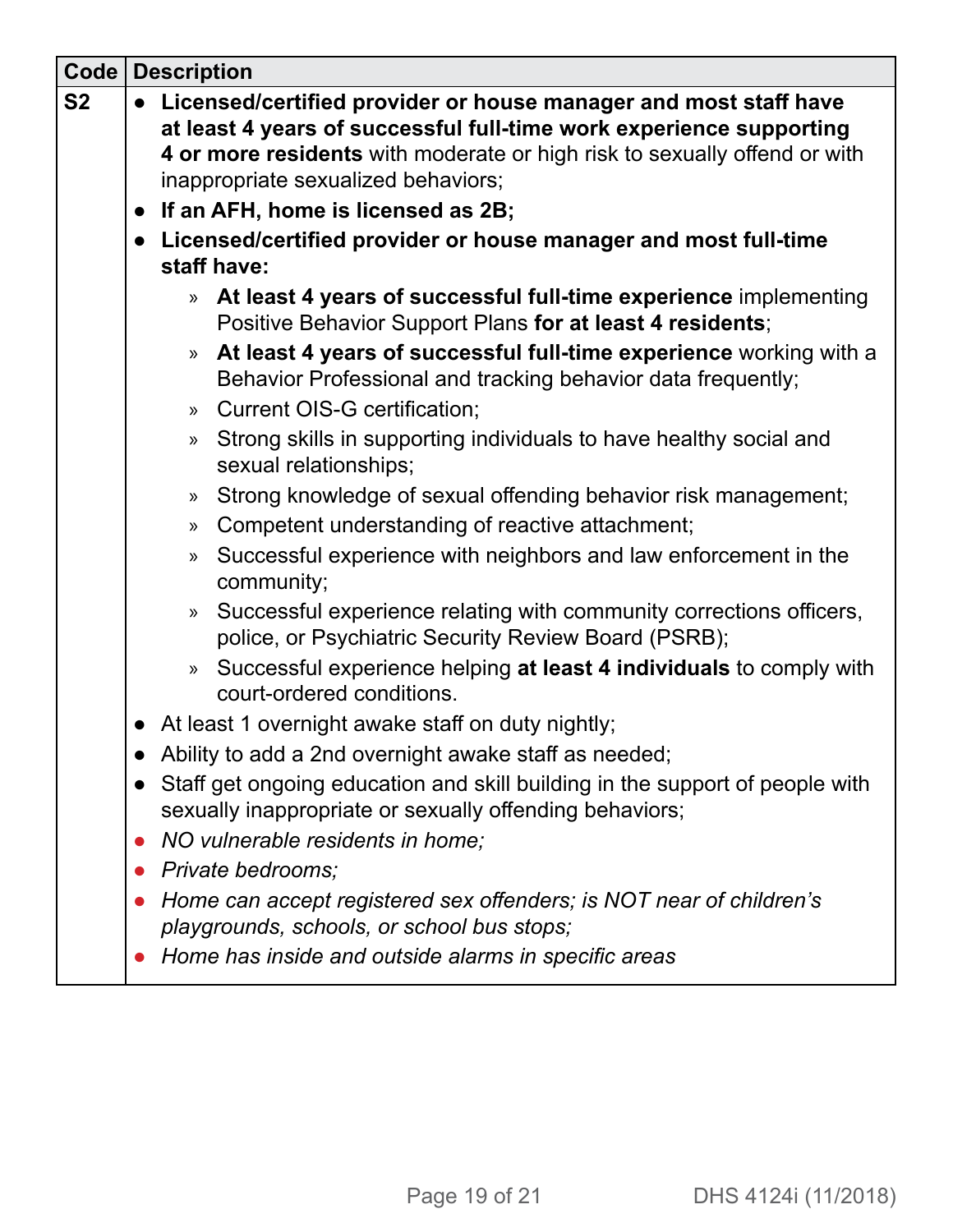# <span id="page-19-0"></span>**Substance Abuse (Question 3.16)**

| Code            |                        | <b>Description</b>                                                                                                                                                                                                                                                                                                                                                                                                                                                                 |  |
|-----------------|------------------------|------------------------------------------------------------------------------------------------------------------------------------------------------------------------------------------------------------------------------------------------------------------------------------------------------------------------------------------------------------------------------------------------------------------------------------------------------------------------------------|--|
| DA0             |                        | • Licensed/certified provider or house manager and most staff have<br>fewer than 2 years successful full-time work experience supporting at<br><b>least 2 people</b> with addictions or dangerous use of drugs, alcohol or other<br>substances;                                                                                                                                                                                                                                    |  |
|                 |                        | • Closeness of site to drug and alcohol access may not be supportive for<br>someone battling alcohol or drug use or trying to maintain sobriety.                                                                                                                                                                                                                                                                                                                                   |  |
| DA <sub>1</sub> |                        | • Licensed/certified provider or house manager and at least 1 full time<br>staff have at least 2 years successful full-time work experience, plus<br>some training, in supporting at least 2 individuals with drug or alcohol<br>addictions or dangerous use of addictive substances, who may (or may<br>not) also have I/DD;                                                                                                                                                      |  |
|                 | $\bullet$<br>$\bullet$ | • Licensed/certified provider or house manager and at least 1 full time<br>staff have at least 2 years' experience supporting individuals who are<br>involved in substance abuse and resistive to treatment;<br>• Site location is not a huge barrier to the goal of maintaining sobriety;<br>Other residents MAY share goal of maintaining sobriety;<br>Licensed/certified provider will actively support individual to access<br>community supports to achieve/sustain sobriety. |  |